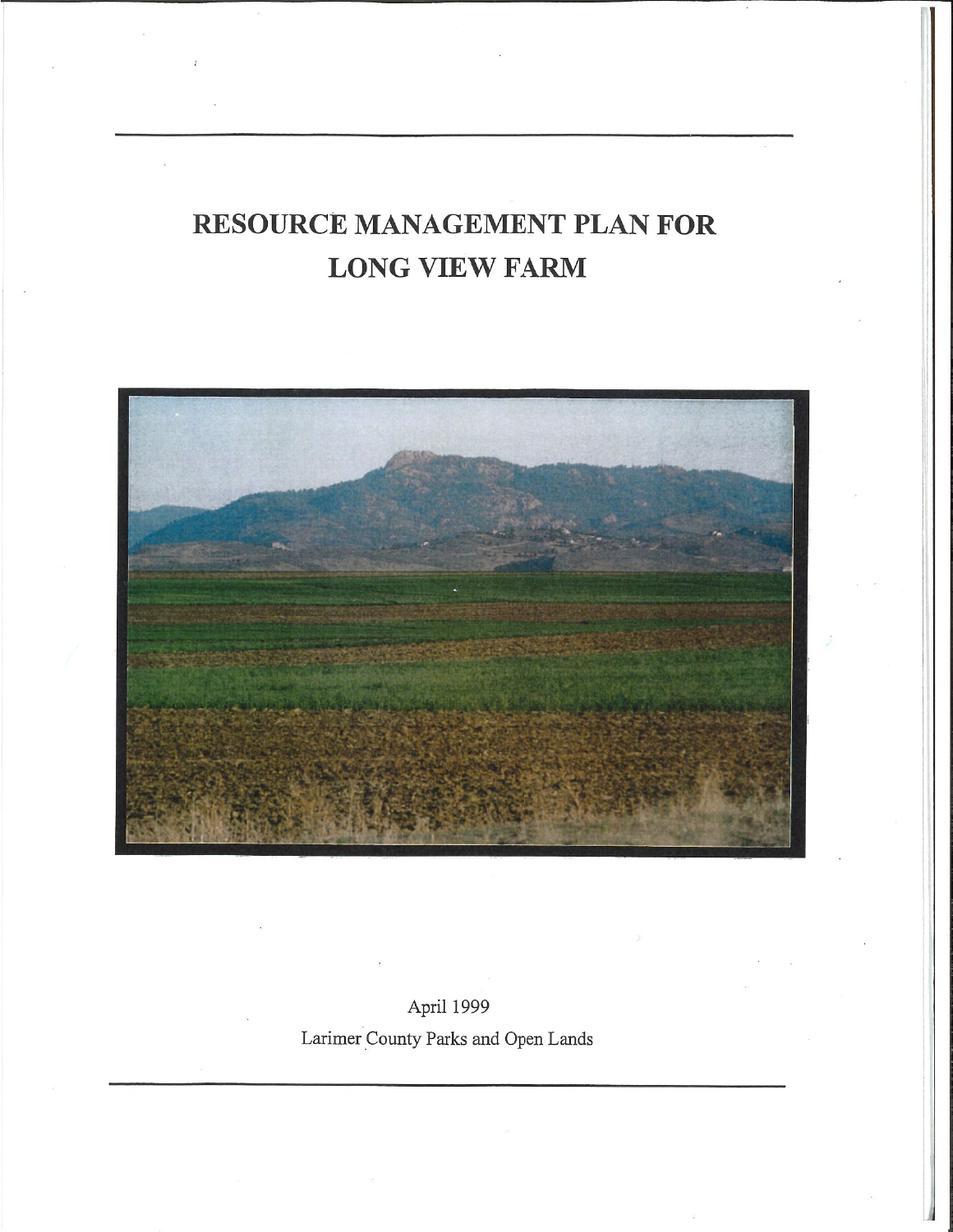# **TABLE OF CONTENTS**

# **Resource Management Plan for Long View Farm**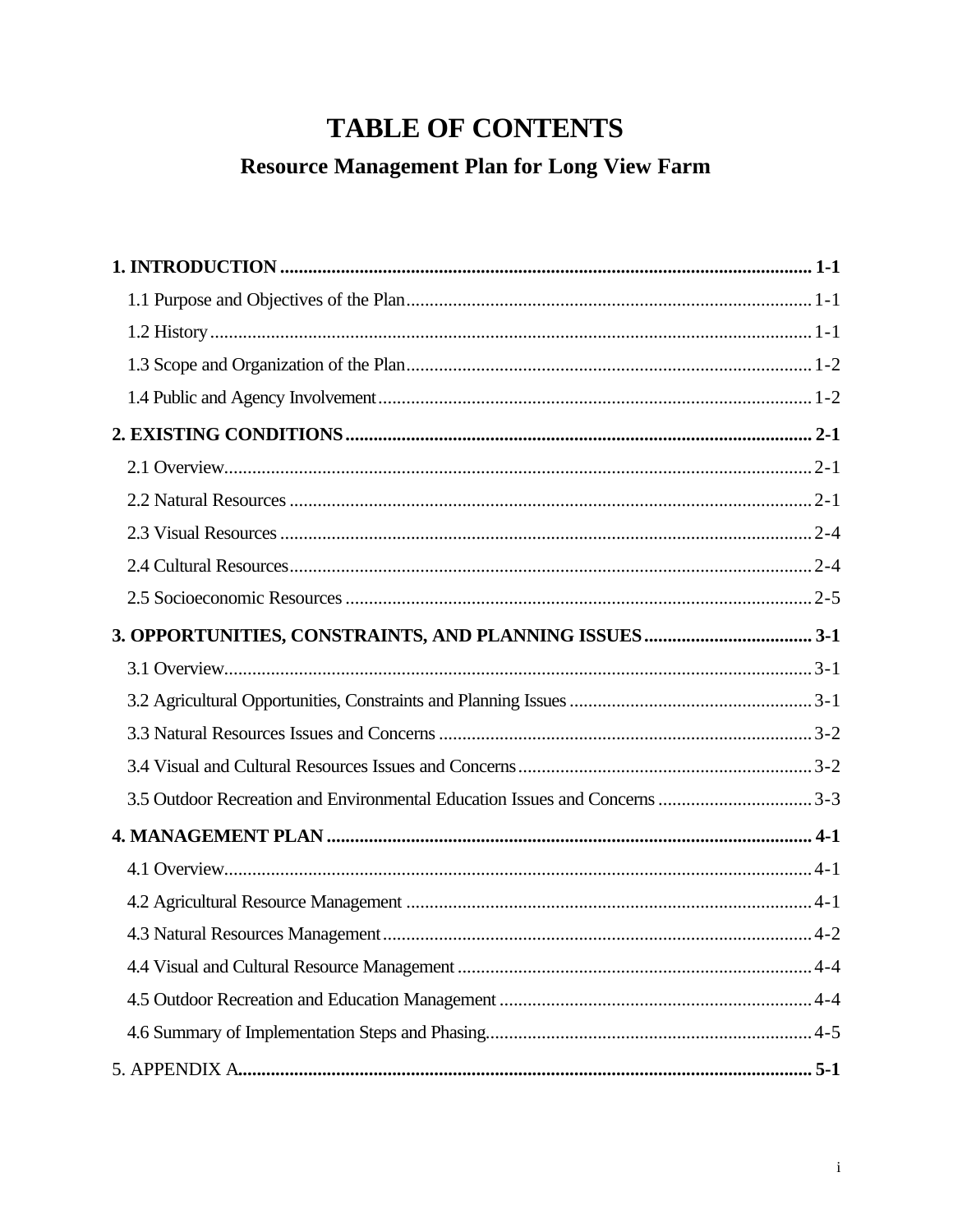### **1. INTRODUCTION**

#### **1.1 Purpose and Objectives of the Plan**

Long View Farm was acquired in order to preserve a one mile open corridor buffer between the City of Fort Collins and the City of Loveland along the western side of U.S. Highway 287 (U.S. 287). The objectives of the acquisition included: a) preserving a Fort Collins/Loveland separator corridor along U.S. 287, b) protecting the scenic vista of the Front Range mountain backdrop, and c) retaining the rural agricultural use of the land that currently characterizes the corridor between Fort Collins and Loveland. Long View Farm consists of three properties: 1) Ute Farm, 428.25 acres acquired in April,1997; 2) the One Putt property, 50.25 acres acquired in April, 1997; and 3) the Buckner property, 120 acres acquired in March, 1998. The Ute Farm and One Putt properties were acquired in partnership by Larimer County, the City of Fort Collins, the City of Loveland, and Great Outdoors Colorado. The Buckner property was acquired by Larimer County. While protection of these properties was a collaborative effort, management responsibilities will be assumed by Larimer County, with input from the other partners.

The purpose of this document is to: 1) define the management objectives for Long View Farm; 2) provide the formal program and policy guidelines that will direct the management and use of the Long View Farm well into the future; and 3) develop specific implementation strategies for carrying out various components of the management effort. The overall objectives of the plan are to:

- Protect, manage and enhance agricultural, natural and visual resources including maintaining and promoting healthy agricultural and ecological systems and their processes;
- Provide and promote appropriate safe and enjoyable outdoor recreation opportunities while minimizing detrimental impacts upon agricultural, natural and visual resources;
- Provide educational opportunities regarding the values of the surrounding agricultural (both present and historic), natural and visual resources and the importance of responsible use and stewardship of the land;
- Define implementation policies, programs, and responsibilities for the above goals as well as provide specific implementation steps where appropriate.

#### **1.2 History**

Long View Farm, like much of the western corridor between Loveland and Fort Collins, has traditionally been used for dryland wheat farming for decades. As the two cities began to expand and threatened to grow together, eliminating both community identity and agricultural heritage, an effort was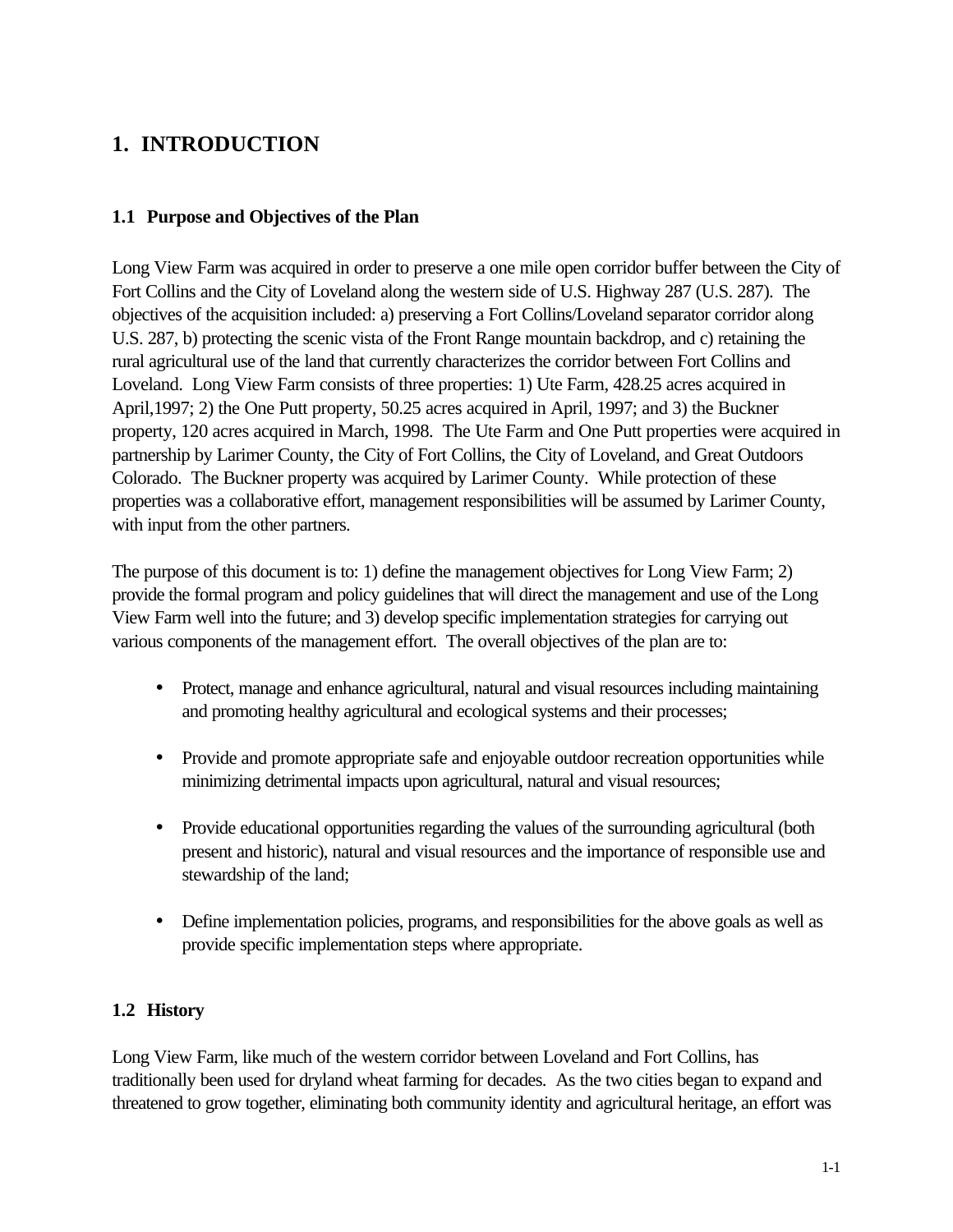made to preserve this open corridor through a citizens-based planning process. The result of this effort was *A Plan for The Region Between Fort Collins and Loveland* (1995) which identified the Long View Farm properties as critical open space. The need for corridor buffers between communities is also recognized in *The Northern Regional Planning Study* (1995), the Larimer County *Partnership Land Use System* (PLUS) (in progress), the *City of Fort Collins Comprehensive Master City Plan* (in process), and the *City of Loveland Comprehensive Master Plan* (1994 as amended). While these plans recognized the need for preserving Long View Farm as open space, the financial means were not available until the passage of the Help Preserve Open Spaces Sales tax in 1995. The acquisition of the Ute Farm and One Putt properties were among the first protection efforts implemented with this County-wide sales tax. The Buckner property was added later also using these funds.

#### **1.3 Scope and Organization of the Plan**

The resource management plan for Long View Farm contains three major sections: 1) a review of existing conditions, including agricultural, natural, cultural and socioeconomic resources, 2) a discussion of opportunities, constraints, and planning issues related to management of the farm, and 3) a management plan addressing existing conditions, opportunities, constraints, and planning issues.

#### **1.4 Public and Agency Involvement**

In November 1996, Larimer County hosted a public meeting to present a number of projects that were being considered for protection as open space. Attendees of the meeting heartily supported the Long View Farm project for its value as a community separator and its role to protect scenic views and important agricultural land. The local partners sponsoring this project – the Cities of Fort Collins and Loveland, and Larimer County – concurred with these reasons for protection and included the possibility of a trail along the northern edge. The Larimer County Open Lands Advisory Board and the Board of County Commissioners, as well as the Advisory Boards and City Councils of Loveland and Fort Collins, voted to support the acquisition of Long View Farm. With funding and partnering support from Great Outdoors Colorado, Long View Farm was acquired, thereby securing the future protection of the land.

This management plan has been reviewed by the Cities of Loveland and Fort Collins, the current lessee of the property, the North Louden Ditch Company, and Great Outdoors Colorado. It was also presented to the Larimer County Open Lands Advisory Board prior to its adoption. Public comment on this plan was encouraged and welcome at the Open Lands Advisory Board meeting, and considered in the final version.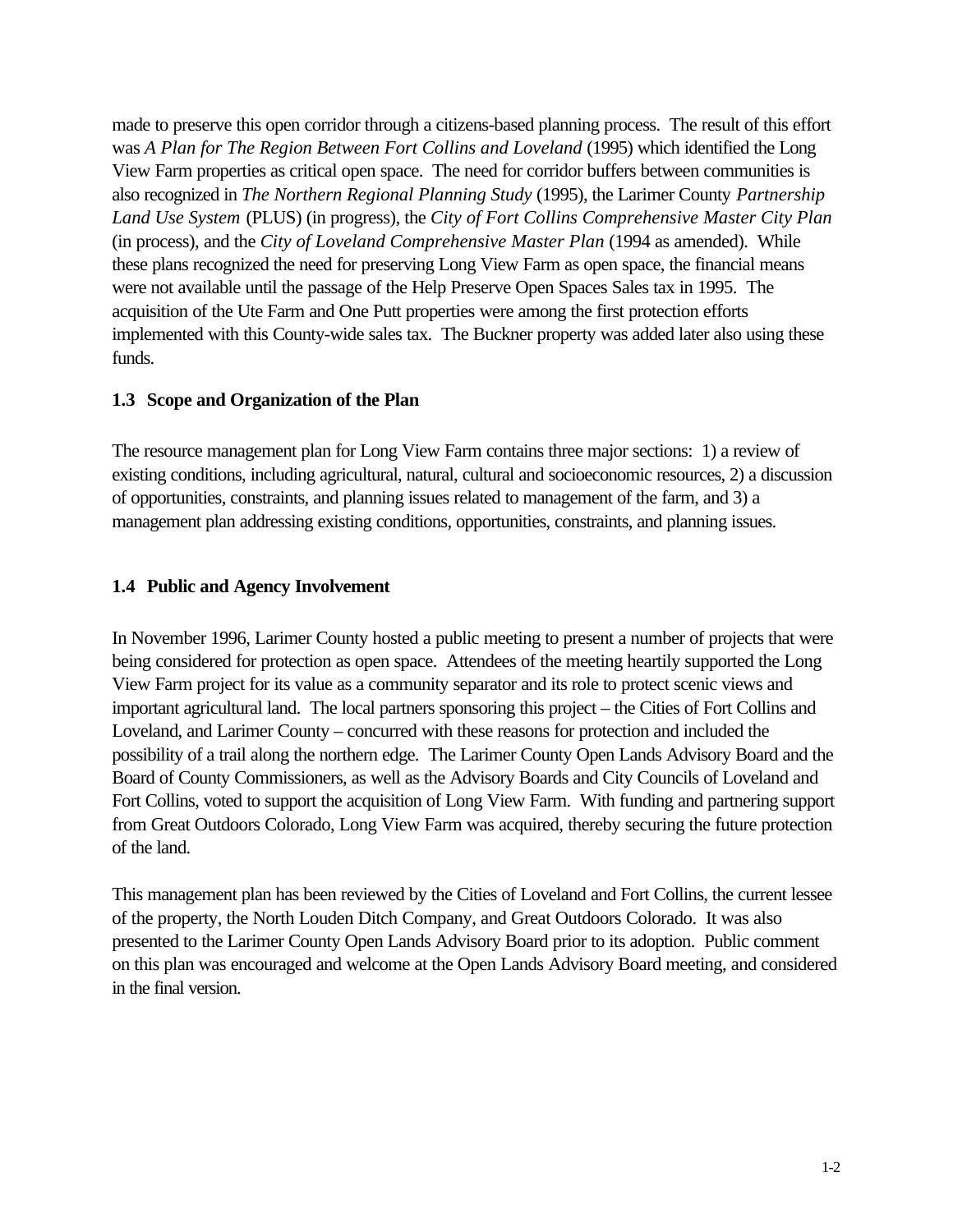### **2. EXISTING CONDITIONS**

#### **2.1 Overview**

Long View Farm consists predominantly of 598.5 acres of dryland wheat farming encompassing nearly an entire section of land (Section 23, Township 6 North, Range 69 West of the  $6<sup>th</sup>$  Principal Meridian) located between the City of Fort Collins and Loveland. Situated between the intersections of County Road 32 and County Road 30 with U.S. 287 and Shields Street providing the east and west boundaries respectively, the property was purchased with the intent of maintaining its agricultural character with a possible trail corridor along the northern edge of the property. The protection of Long View Farm as agricultural open space is a component of a larger vision focusing on the preservation of a section of the Fort Collins/Loveland corridor that extends from U.S. 287 west to the foothills. This large open expanse of dryland wheat farming preserves the rural character of the corridor between Fort Collins and Loveland while maintaining the separate community identities of Fort Collins and Loveland. The implementation of this larger vision is in process with the protection of adjacent property by the City of Fort Collins to the west and northwest of Long View Farm.

#### **2.2 Natural Resources**

#### **a. Climate**

The climate responsible for influencing Long View Farm can be characterized as semiarid with a strong seasonal variation in temperatures, abundant sunshine and relatively low precipitation. The average maximum daily temperature (F) is approximately 70 degrees or above during five months of the year (May through September), with the daily average maximum reaching approximately 85 degrees in July and August. High temperatures occasionally exceed 100 degrees, but nights are generally cool, with an average low during the summer months of approximately 54 degrees. Winters are generally cold but are characterized by substantial swings in temperature. January is the coldest month with an average daily maximum of 41.5 degrees and an average daily minimum of 13.6 degrees. The lowest temperature during the period of record is minus 41 degrees.

Average annual precipitation is 14.4 inches, with the highest amount occurring in May. Average annual snowfall is approximately 50 inches; most snow melts quickly once on the ground.

Prevailing winds are from the north-northwest during the winter months and from the south-southeast in the summer. Late winter and early spring are usually the period of strongest winds and velocities in excess of 100 miles per hour have been recorded. Strong winds resulting from thunderstorms are also fairly common in summer and wind direction associated with these storms is often from the northnorthwest. Wind direction, however, can be highly variable.

#### **b. Topography**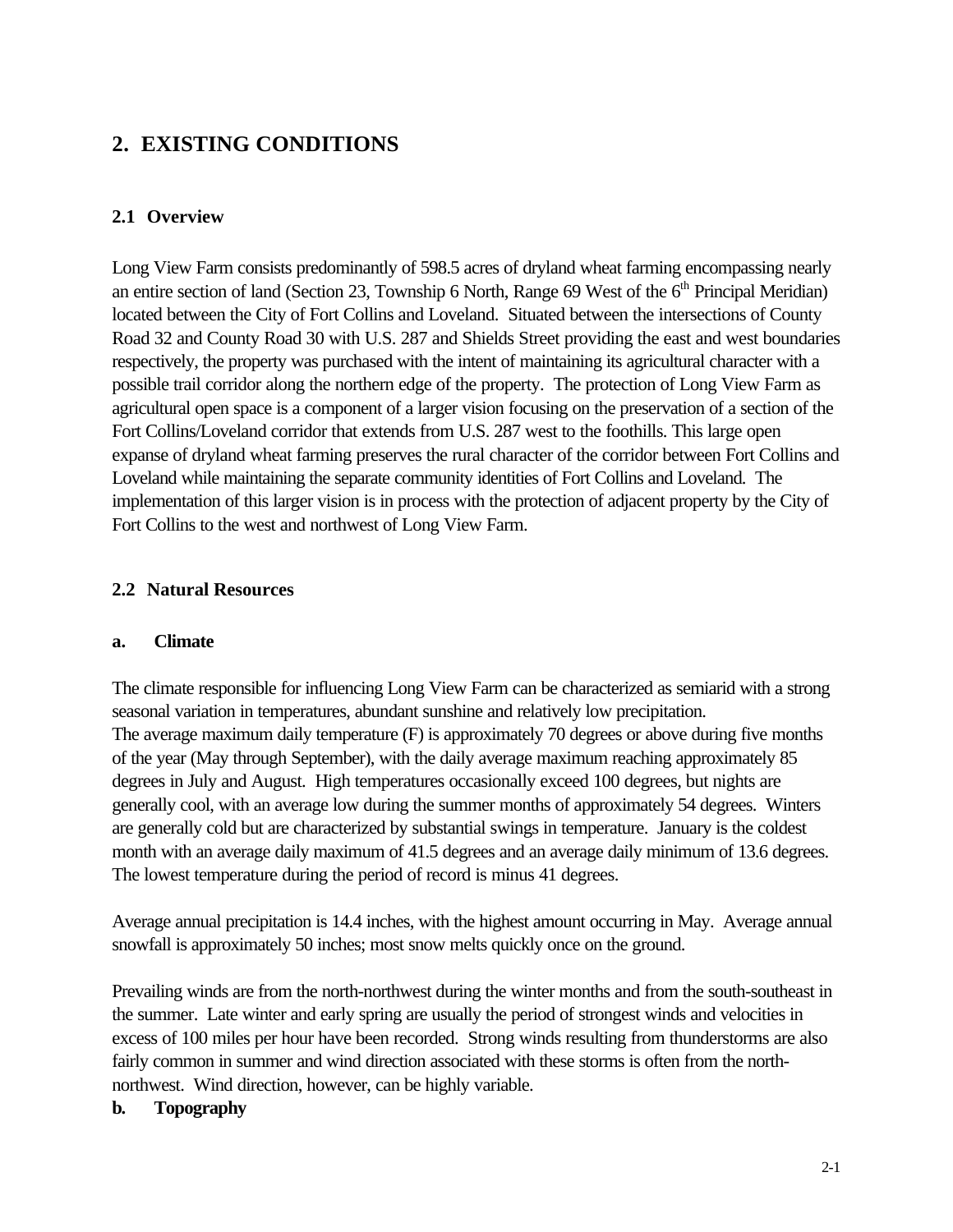The eastern three-quarters of Long View Farm consists of slightly rolling terrain on top of a small plateau or butte. The western quarter of the property consists predominantly of the steeper upper slopes of the butte blending into the more gently sloping base of the butte. The slopes of the butte run from north to south. Total elevation change across the property varies by approximately 150 feet.

#### **c. Soils**

The underlying soils of Long View Farm are generally moderately deep, well drained soils that are suited to crop farming. Of note is the predominance of Nunn Clay Loam underlying most of the eastern two-thirds of the site which qualifies as High Potential Dry Cropland, a category of "Farmlands of Statewide Importance". Historically, these properties have been in agricultural use. Aerial photographs dating back to 1963 show the properties in their current use - dryland wheat farming. Documentation regarding the use of the land prior to 1963 is not readily available, although it may be assumed that the properties were either used for dryland wheat farming or ranching for much of their post-European settlement history. The current dryland wheat farming lease originated in 1989.

#### **d. Hydrology**

Wetland areas are limited to two locations: 1) a wet area located at the northeast end of the property caused by seepage from the North Louden Ditch which crosses the property in this vicinity; and 2) a farmed wetland at the southeast corner of the property that was created due to the blockage of drainage by U.S. 287 and the entrance to the adjacent proposed industrial park site. Both wetlands were identified and classified during a 1996 study during which Larimer County identified and evaluated wetlands roughly occurring within the urban area of the county (Cooper, David J. and Merritt, David M. *Larimer Partnership Land Use System Proposed Wetland Classification and Protection Program,* March 29, 1996). See **Vegetation** section for further discussion.

#### **e. Vegetation**

There are four main vegetation types on Long View Farm in areas not utilized for dryland wheat farming: 1) cottonwood stands along the North Louden Ditch; 2) cattail wetlands and wet meadows adjacent to the northeast side of the ditch, resulting from water leakage from the ditch; 3) the farmed wetland on the southeast corner; and 4) semi-arid scrubland along the upper slopes of the butte. Major vegetation types are shown in Map 2.1 and include the cultivated area. No rare, threatened or endangered species are known to inhabit the site.

Cottonwood stands. The northeast corner of Long View Farm is dissected by the North Louden Ditch. Several stands of mature cottonwoods (*Populus* sp.) have become established along the ditch and its adjacent service road.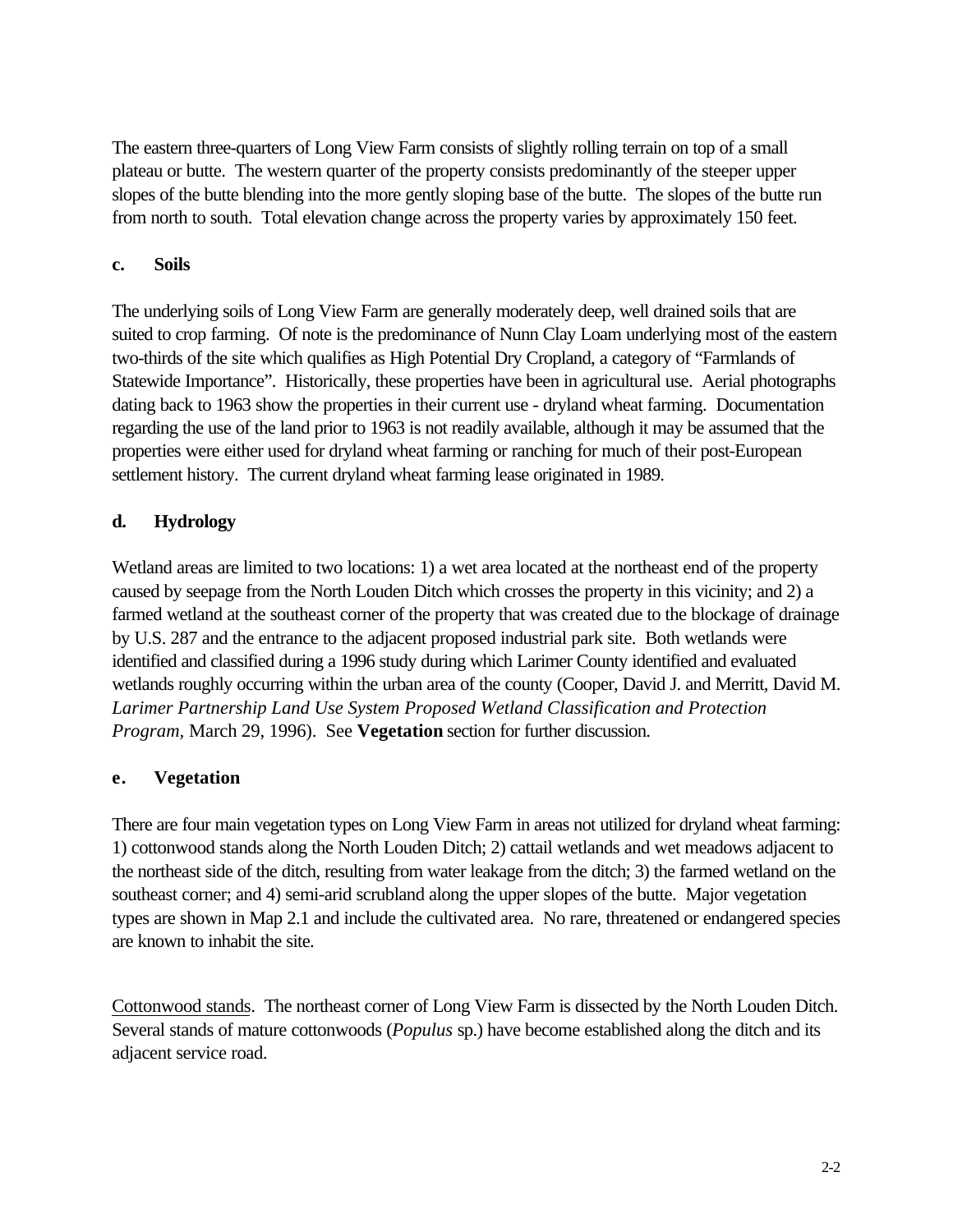Cattail wetlands and wet meadows. Due to seepage from the North Louden Ditch, the northeast corner of Long View Farms has developed into a cattail marsh and wet meadows. Species that have been located in this area include: cattail (*Typha* sp.), showy milkweed (*Asclepias speciosa*), curley dock (*Rumex crispus*), common mullein (*Verbascum thapsus*), nodding beggarticks (*Bidens cernua*), bunch grass, tumble mustard (*Sisymbrium altissimum*), smooth brome (*Bromus inermis* ), Russian olive (*Elaeagnus angustifolia*), dogbane (*Apocynum cannabinum*), bull thistle (*Cirsium vulgare*), willow (*Salix* sp.), Kochia weed (*Kochia scoparia*), and grey rabbitbrush (*Chrysothamnus nauseosus*). Canada thistle (*Cirsium arvense*) is also found throughout this area. (See Exotic Plants and Noxious Weeds). Although this wetland was included in Larimer County's wetland inventory in 1996, it was defined as Potential Wetland - Unverified due to limited access to the site at the time.

Farmed wetland. The wetland on the southeast corner of the site was identified in the 1996 study as a palustrine bare wetland, a subset of a palustrine marsh which is a seasonally or perennially inundated wetland characterized by standing water and emergent herbaceous vegetation adapted to saturated soil conditions. This wetland is created when water is trapped in the southeast corner of the site by the road that provides access to the proposed industrial park to the south. The source of water has not been confirmed, but a majority of the water likely comes from runoff. Because it is farmed, vegetation that would naturally occur here does not become established and the wetland is usually seen as open water with wheat on its fringes and/or dry soil.

This wetland was evaluated by Cooper and Merritt as having low importance (2) in a local or regional context, because it appeared to perform few functions such as water quality, flood storage, groundwater recharge, etc. Additionally, the wetland received a low quality rating (2), meaning that it was highly impacted (due to farming), appeared degraded, and has a high potential for restoration. It received the lowest rating (1) for sensitivity to human use because there are no known sensitive species at or using the site. Overall, this wetland was ranked as a Class 2 wetland.

Semi-arid scrubland. The semi-arid scrubland occurs on the uncultivated west-facing slopes of the butte. Species located in this area include: great plains yucca (*Yucca glauca*), plains prickly pear (*Opuntia polyacantha*), common mullein, gray rabbitbrush, smooth brome, fringed sage (*Artemisia frigida*), little bluestem (*Schizachyrium scoparium*), skunkbrush (*Rhus trilobata*), locoweed (*Oxytropis sericea*), snakeweed (*Gutierrezia sarothrae*), and pussytoe (*Antennaria* sp*.*).

Exotic Plants and Noxious Weeds. Some exotic plants and noxious weeds have become established as a result of historic land use as well as natural introductions from surrounding areas. Species of concern are Russian olive, Canada thistle and bindweed (*Convulvulus arvensis).* Other known exotics include several bromes (*Bromus tectorum, B. japonicus, B. inermis).* Some of these weeds are associated with the cultivated area, while others may be found in the natural areas. Of those found, Canada thistle, which has been located in the wet meadow area, is the only weed that is regulated by Larimer County.

Historically, and under the current lease agreement, it is the responsibility of the farmer to control those weeds in the cultivated area, which is done one time per year. In 1998, the farmer sprayed  $1/10<sup>th</sup>$  of an ounce of Ally<sup>®</sup> and  $1/3<sup>rd</sup>$  of a pint of 2-4D<sup>®</sup> (low-volatile #6) on the cultivated area to control weeds.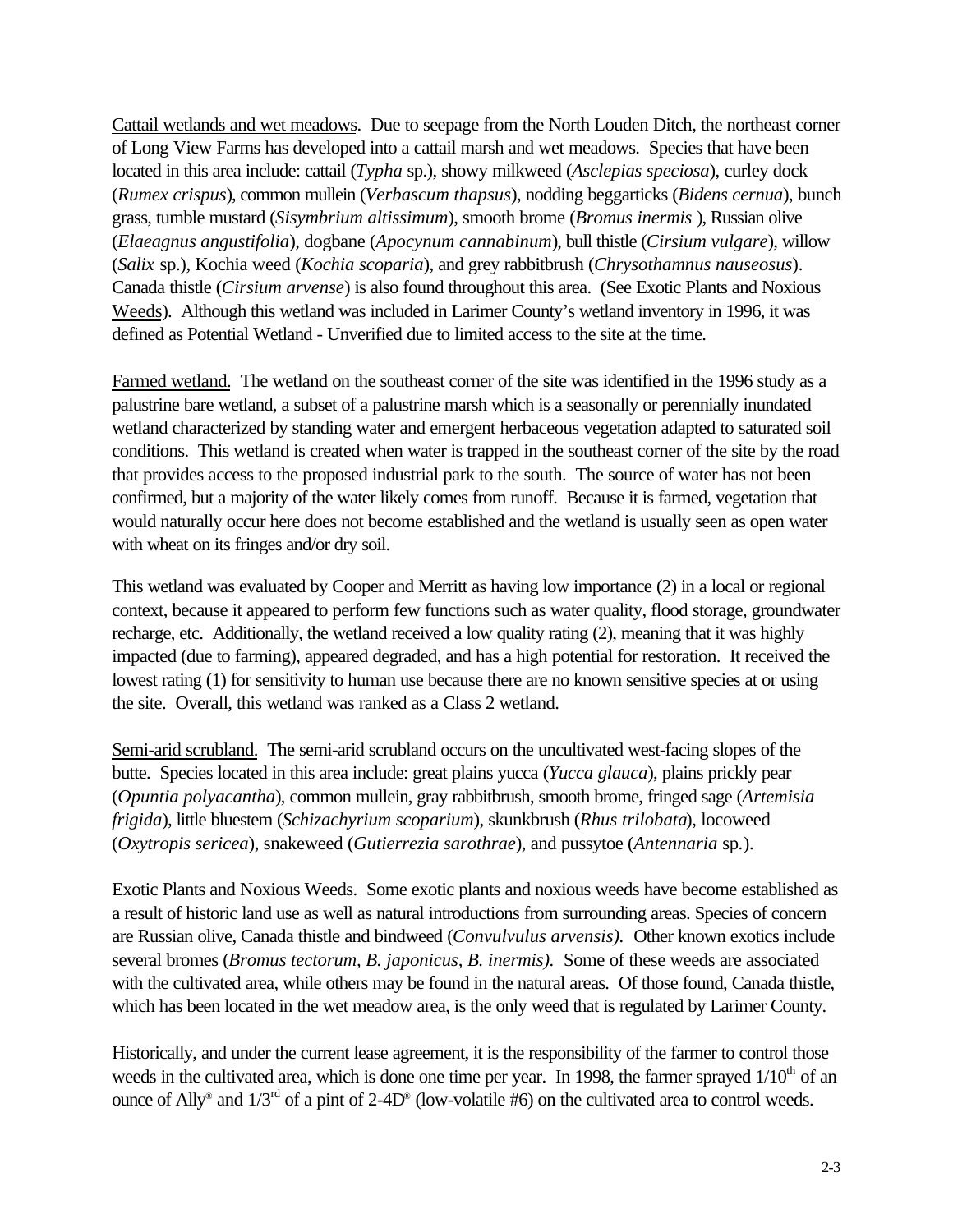The summer fallow area is sprayed yearly with 12 ounces of Round-Up<sup>®</sup>,  $1/3<sup>rd</sup>$  pint of 2-4D<sup>®</sup>,  $2/10<sup>th</sup>$  of a pound of Sprasul® (an ammonium sulfate), and 2 ounces of activator. Canada thistle is controlled by spot spraying 1 pint of Tordon®, 1 quart of 2-4D® (low volatile #6), 1 pint of Round-up® and 2 ounces of activator.

#### **f. Wildlife**

Because of its use as agricultural land and its location between major transportation corridors, Long View Farm is not considered high value wildlife habitat. The site is primarily agricultural, does not contain much topographic variation or vegetative cover, and therefore does not support resident populations of large mammals. However, animals such as deer, fox, and coyote may pass through the site. Although at the time of purchase no prairie dogs or prairie dog colonies were located on Long View Farm, a colony was identified on the City of Fort Collins-owned property directly north of the Buckner portion of Long View Farm.

Canada geese frequent the site during the winter months, using the fields as a feeding ground. The current lease allows the lessee to sublease the site for hunting, with income from the hunting lease to be divided between the lessor and lessee, one-third and two-thirds, respectively.

The edges around the cultivated area, the limestone rock outcrop on the west, the cottonwood grove along the ditch, and the seep and wetlands may support resident populations of smaller mammals, amphibians, reptiles and birds.

#### **2.3 Visual Resources**

Long View Farm provides open vistas of the Front Range between Loveland and Fort Collins, including views of agricultural land, ridgelines, hogbacks, and high alpine mountains including Longs and Meeker Peaks. These views are seen by the thousands of travelers along U.S. 287 looking west. Drivers along heavily traveled Taft Hill Road and Shields Street look east to the property and again are provided with a view of agricultural land and a modest rock outcrop running north to south. The practice of dryland wheat farming creates interesting and changing colors and patterns associated with the seasons. These appeal not only to the eye, but to a communal sense of importance of agriculture in Larimer County history as well as our everyday lives.

#### **2.4 Cultural Resources**

There are no known significant cultural resources on Long View Farm. It should be noted, however, that a cultural survey has not been conducted. A small stone foundation and a cistern or well have been located north of the Louden Ditch where it crosses U.S. 287. The history of the foundation and cistern is unknown. The continuation of the practice of agriculture on this land, however, will help preserve the agricultural tradition and history of Larimer County.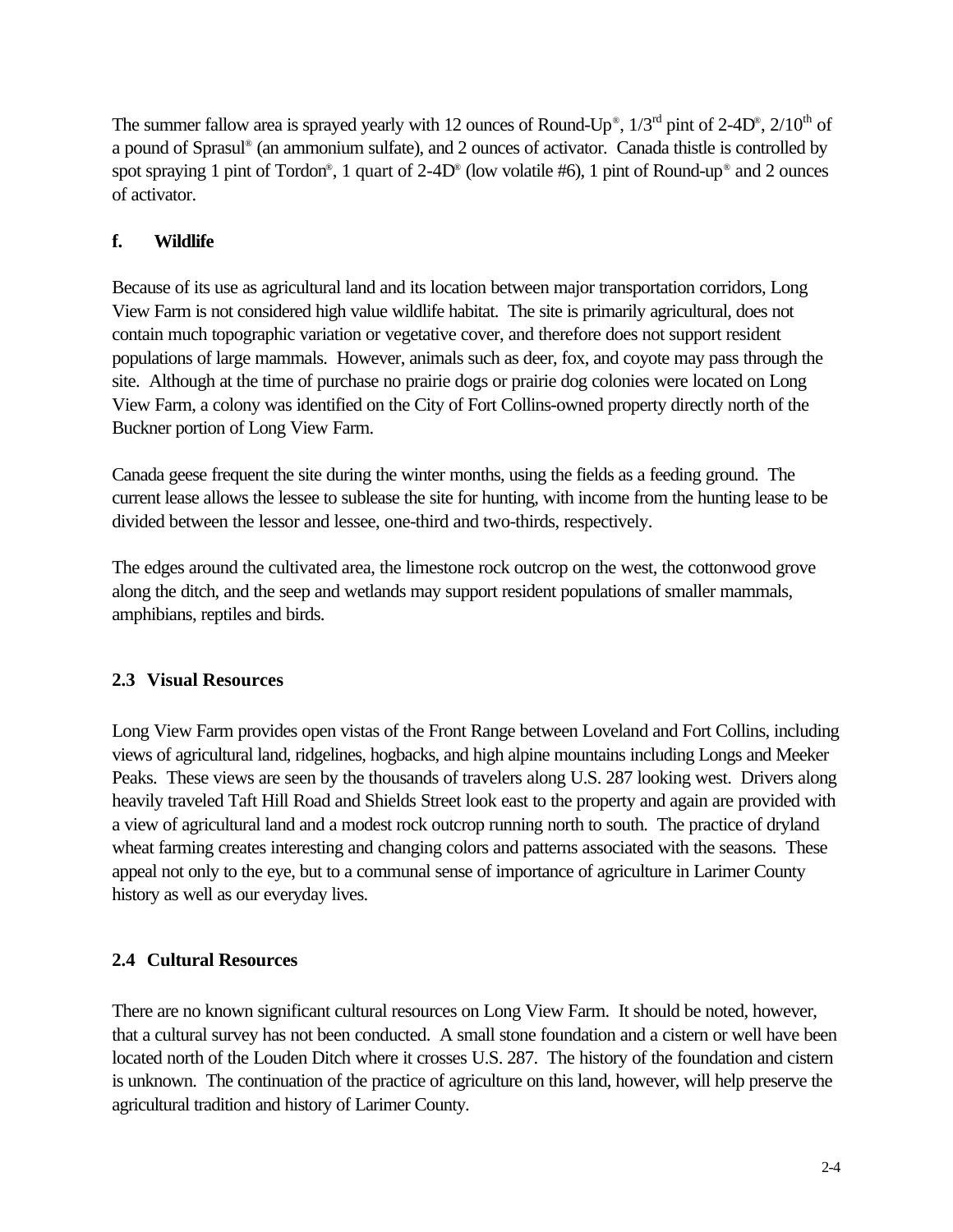#### **2.5 Socioeconomic Resources**

#### **a. Long View Farm Land Status**

Long View Farm consists of approximately 598.5 acres that were purchased by Larimer County, Fort Collins, and Loveland for the purposes of protecting the corridor separating Fort Collins and Loveland and to preserve the agricultural heritage in this area. The majority of the land, excepting a rock outcrop on the western portion of the property, is used for dryland wheat farming. It is the intention of this plan that the land continue to be used in this manner until such time that it becomes economically impractical. There is no public access to the property at this time.

*Easements:* There are several utility easements providing for telephone lines, electric lines, an irrigation canal and water lines. The locations of those that are described in the title commitments for the original properties are shown on Map 2.2. In addition, a sign indicating the presence of an underground gas line on the north end of the Buckner property was noted during a site visit. There is no mention of this gas easement, however, in any of the title commitments possibly suggesting an inappropriately placed sign. Locations of the easements for the Ute Farm and One Putt properties are shown on the survey maps (ALTA/ACSM Land Title Survey, Sear-Brown Group, February 21, 1997 and February 11, 1997 respectively). The existence of these easements in no way interfere with the current use of the property as farmland and are not anticipated to interfere with such use of the land in the future.

The electrical easements granted to the Poudre Valley Rural Electric Association, Inc. do not specify an exact location. Currently the electric lines run along U.S. 287. The Poudre Valley Rural Electric Association, Inc. has expressed a willingness to vacate the unspecified location easements in return for surveying their current lines and establishing an easement in the current location.

The North Louden Ditch Company retains an easement for the irrigation and canal and incidental purposes, including maintaining a road along the ditch specifically for ditch maintenance.

A 40-foot wide roadway easement is granted to the Union Pacific Land Resource Corp. In addition, an exception refers to the U.S. 287 right-of-way that is currently established and used. The railroad maintains a 100 foot easement on either side of the center line of the railroad line.

Since the acquisition of Long View Farm, two additional easements either have been granted or are in the process of being granted. On the south side of the property, a right-of-way has been conveyed to the adjacent industrial park to allow for a realignment of their entrance road. As a part of the terms for this right-of-way, the adjacent owners have agreed to develop a scenic pullout along the entrance road. This will allow the public to enjoy the scenic vistas of Long View Farm while avoiding traffic hazard problems on U.S. 287.

The second easement, which is currently in process, involves the placement of a sewer line on the northeast corner of the property to accommodate residential development to the north of Long View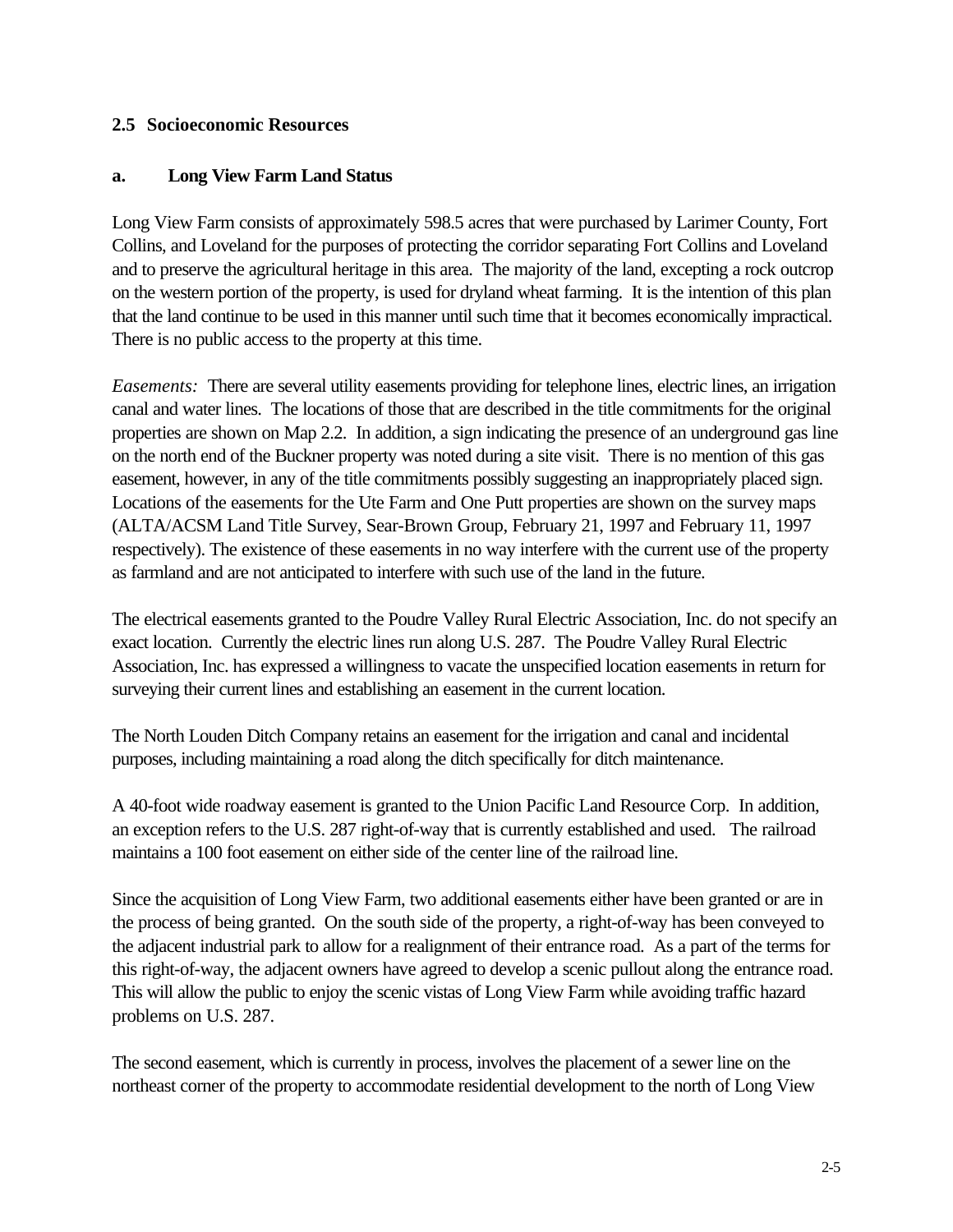Farm. The sewer line was installed in late 1997 or early 1998. Discussion is currently underway to address the formal granting of the easement and the appropriate levels of compensation.

*Mineral rights*. At the time of sale, all rights, title and interest to all minerals and mineral rights, including oil, gas, coal, gravel and other minerals, located in, on, or under the surface of the property were conveyed to Larimer County. However, according with past public records, the mineral rights associated with Long View Farms are predominantly owned by the Union Pacific Railway Company. It is not expected that these rights will be exercised due to an instrument recorded December 13, 1983 and noted in exception line item 9 of the Ute Farm/One Putt title insurance, that specifies that the Union Pacific Railway Company "relinquished its rights to enter upon or damage the surface of the land."

*Water Rights.* There are no water rights associated with this property.

*Agriculture*. Historically, these properties have been in agricultural use. Aerial photographs dating back to 1963 show the properties in their current use - dryland wheat farming. Documentation regarding the use of the land prior to 1963 is not readily available although it may be assumed that the properties were in either dryland wheat farming or ranching use for much of their post-European settlement history. The current dryland wheat farming lease originated in 1989.

*Structures and Trash.* There are no buildings on the site. Water and sewer manholes are located in the northeast corner of the property.

Historic users of the property have dumped or left behind tires and farming implements in two or three scattered locations. There is not enough debris in any one location to call them dumps and they do not interfere with agricultural practices nor do they effect any of the other values of the property.

Due to its historic and consistent use as agricultural land, and the comprehensive planting of the land, it is not believed that hazardous materials exist on Long View Farm. No Phase I Assessment has been performed, however the Larimer County Environmental Health Department has reviewed their records of known dumping sites and determined that there are no known sites on the property. There is some concern that, due to its proximity to the railroad and historic brick kiln just west of the railroad that the potential exists for soil and groundwater contamination from historic use of the brick kiln, illegal dumping at that site and/or cargo leaks and/or spills along the railroad.

#### **b. Adjacent Land Use**

At the time of this writing, the only development immediately adjacent to the boundaries of Long View Farm is an industrial building near the southern property boundary. However, several developments on property to the north and south are imminent.

On the east, Long View Farm is bordered by U.S. 287, a major north-south travel route. Just to the east of U.S. 287, opposite the Highway from Long View Farm, is a residential subdivision with a 300 foot development setback from the highway.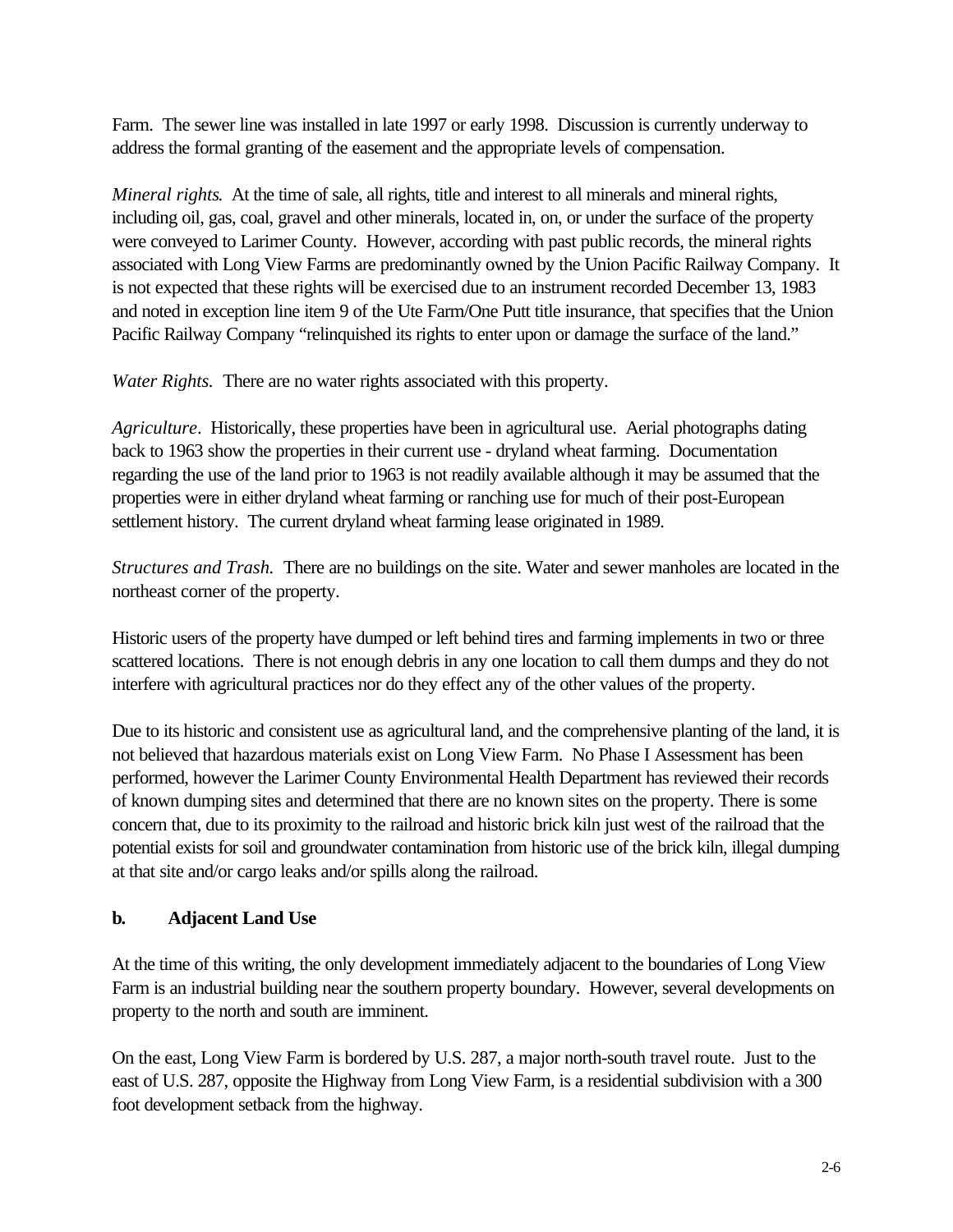To the north of the property is a combination of proposed development and open space. A mixed use planned development known as Ridgewood Hills and Shenandoah will share most of the northern border of Long View Farm. Development plans show a mix of residential and commercial uses planned along this area. The City of Fort Collins owns property directly north of the original Buckner piece of Long View Farm. Its shared boundary includes roughly the western third of Long View Farm's north boundary. This City-owned piece is and will continue to be undeveloped and used for open space. It is not farmed, and is currently supporting an active prairie dog colony.

Immediately west of the property, but still east of Shields Street is the railroad right-of-way and a privately owned sliver of land that is currently undeveloped. Only a decrepit silo is located here, a remnant from a former brick making operation. This previous use, in addition to suspected illegal dumping of trash and other substances, may have contaminated underlying soils and groundwater. Contamination, if it is present, could have migrated easterly to Long View Farm.

To the west, across Shields Street, is land previously known as the McKee Trust lands until its purchase by the City of Fort Collins in 1998 for use as agricultural open space.

On the south end, the City of Loveland has approved an industrial park. A paved road that will provide access to this area has been constructed along the eastern half of the southern boundary of Long View Farm.

#### **c. Access, Circulation and Traffic.**

The only access into the site is along the ditch maintenance road located on the northeastern boundary adjacent to U.S. 287. An access road to the industrial development area south of Long View Farm may be used in the future to provide a small scenic turnout and interpretive site. Other than this, there are no roads or paths on the interior of the site.

The City of Loveland's *East - West Mobility* proposes a future extension of County Road 32 from its present terminus at U.S. 287, two miles west to County Road 19, as an alternative to use of US 34. If extended, this road would be located on the northern boundary of Long View Farm and would be a paved, two-lane arterial. This proposal is currently under consideration by Larimer County and the City of Fort Collins.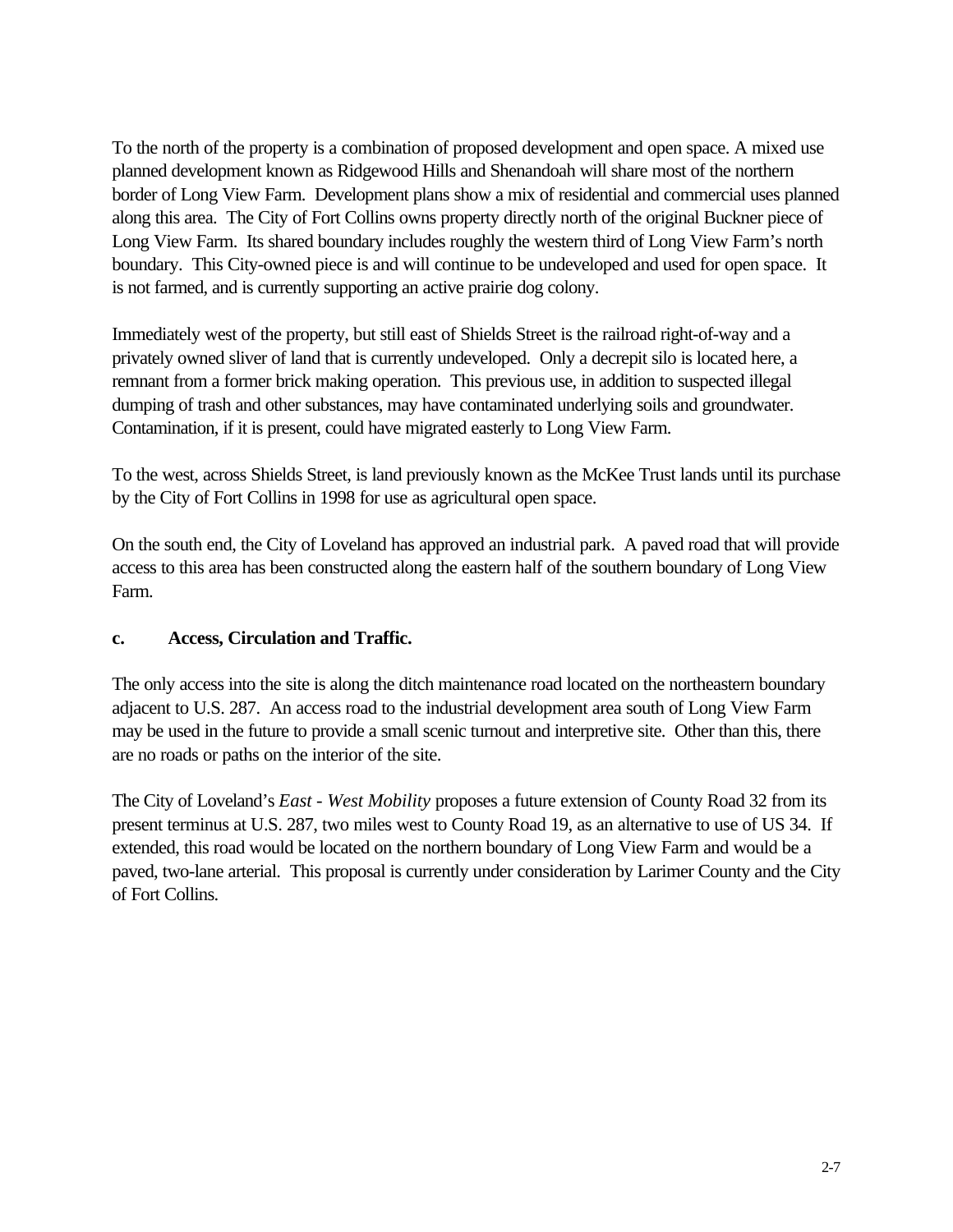## **3. OPPORTUNITIES, CONSTRAINTS, AND PLANNING ISSUES**

#### **3.1 Overview**

The following section addresses issues and concerns that are relevant to managing Long View Farm in the future. These issues may be divided into four components: 1) agricultural resources, 2) natural resources, 3) visual and cultural resources, and 4) outdoor recreation and environmental education. The recommendations made in later sections in this document present different ways to address these concerns and perpetually manage this property for the purposes for which it was acquired.

#### **3.2 Agricultural Opportunities, Constraints and Planning Issues**

• *Protect, manage and enhance agricultural, natural, cultural, and visual resources including maintaining and promoting healthy agricultural and ecological systems and their processes*.

The maintenance of agriculture on Long View Farm is the key to protecting and enhancing all the other values associated with the site including cultural, visual, recreational and natural resources.

*Agricultural opportunities* associated with the property include:

- Maintaining the property in agricultural use will help preserve the agricultural heritage in the Fort Collins and Loveland area.
- Continued leasing of the property will provide income to the County that will offset maintenance expenses.

*Constraints and planning issues* associated with the agricultural use of the land are:

- It must be economically feasible to maintain this land in agriculture in order to attract a farmer to farm it.
- If the land cannot be maintained in agriculture for a significant amount of time, alternative use(s), that do not impair the visual, natural, and cultural values of the land, may be considered.
- The lack of water limits the types of crops that can be cultivated here.
- Problems associated with adjacent urban-type development might inhibit the practice of agriculture on Long View Farm. Some of those problems might include trespass onto and unauthorized use of the Long View Farm land, traffic, spread of noxious weeds, dumping of trash onto the property and complaints from adjacent neighbors regarding dust, loud machinery, and the use of pesticides to manage weeds.
- The use of sound, local farming customs must be encouraged.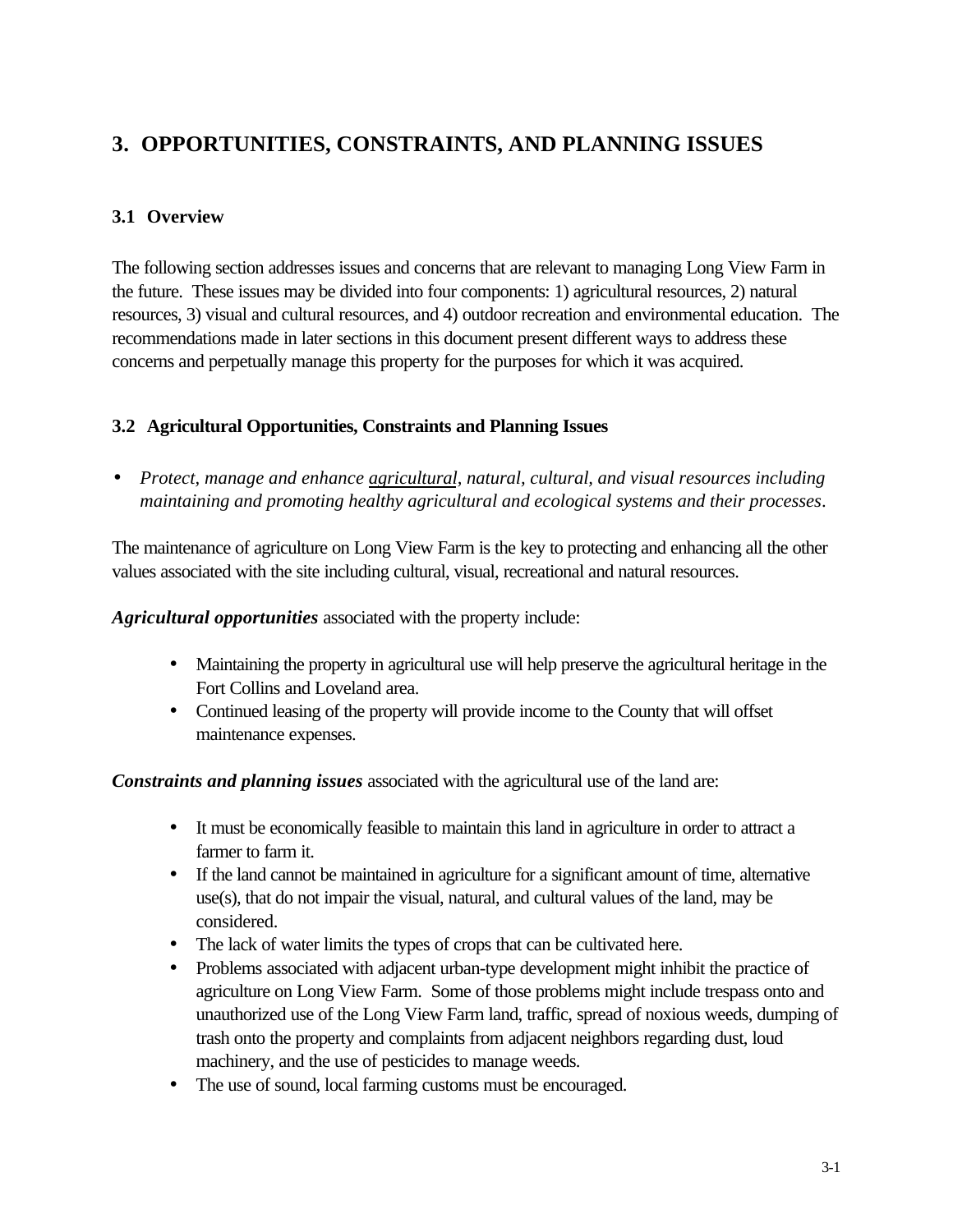#### **3.3 Natural Resources Issues and Concerns**

• *Protect, manage and enhance agricultural, natural, cultural, and visual resources including maintaining and promoting healthy agricultural and ecological systems and their processes.*

While a relatively small area of Long View Farm is in an untilled, natural state, it is important to maintain these remnant areas in an ecologically sound manner.

*Natural resource opportunities* for Long View Farm include:

- Restoration and enhancement of existing wetlands may provide quality habitat for wetlands species.
- Maintenance of cottonwood stands along the irrigation ditch will ensure ongoing habitat for perching raptors and other birds.
- In the event that the agricultural use of the land is no longer economically viable, the future potential conversion of the land to native prairie offers new habitat for prairie nesting birds and other prairie wildlife.
- In the event that the agricultural use of the land is no longer economically viable, the future potential relocation of prairie dogs to this site will provide an increased food base for raptors as well as alleviate prairie dog problems in other locations.

*Constraints and planning issues* identified with the natural resources associated with the property are:

- Promoting and encouraging the use of the site by large mammals could be dangerous to the animals given the surrounding land uses.
- Invasion of noxious weeds threatens the health of plant and animal life.
- Weed management responsibilities adjacent to the ditch have not been clearly defined.
- Soils around the limestone rock outcrop are thin and subject to erosion if improperly used.
- Animal species may be disturbed by agricultural or recreational use.
- Portions of the property might be contaminated from off-site sources.
- No formal inventory of plants, including noxious weeds, or animals has been performed.
- The habitat value of the farmed wetland on the southeast corner of Long View could be improved.
- As the surrounding land to the north and south is developed, goose hunting may pose safety concerns.

#### **3.4 Visual and Cultural Resources Issues and Concerns**

• *Protect, manage and enhance agricultural, natural, cultural, and visual resources including maintaining and promoting healthy agricultural and ecological systems and their processes.*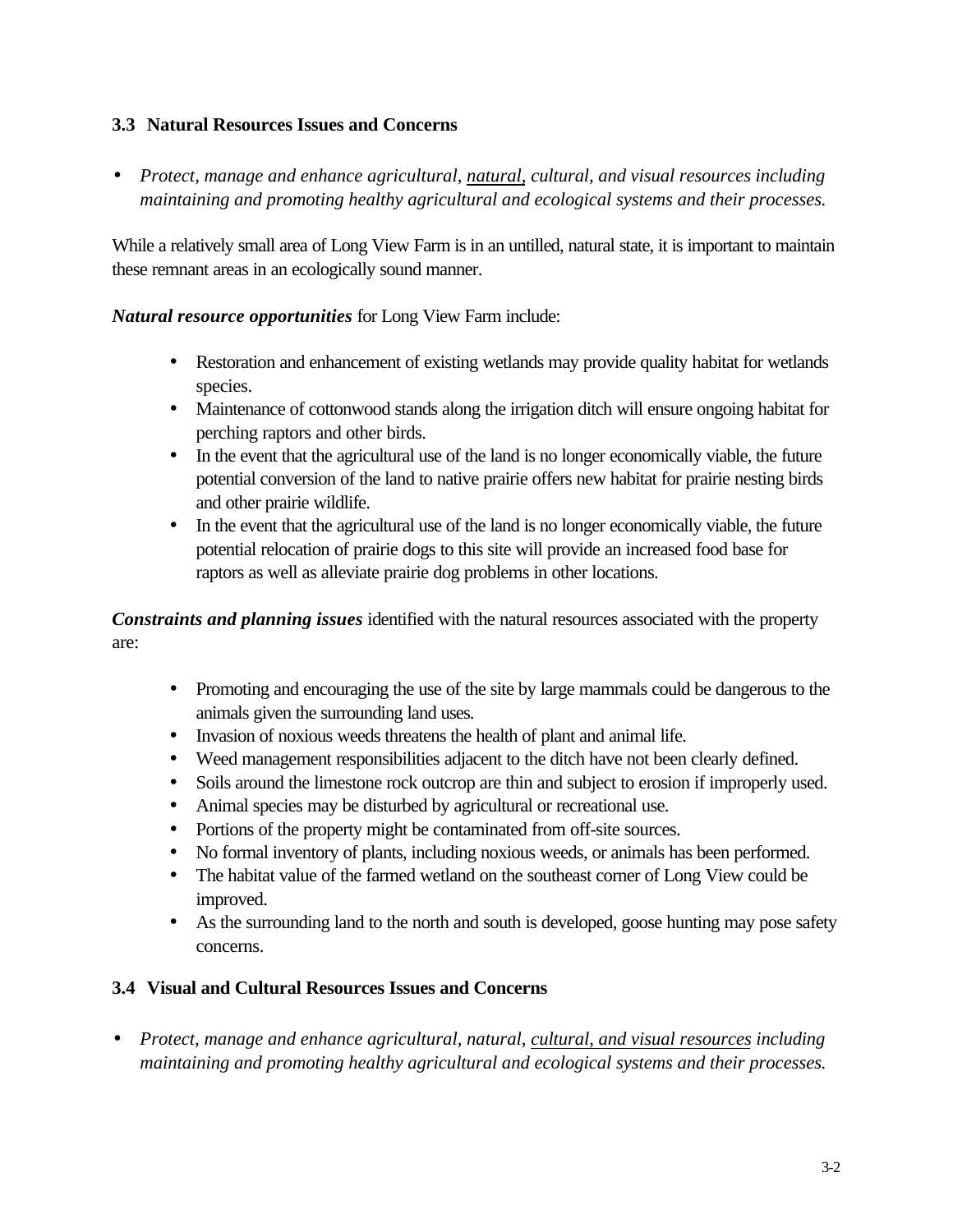Visual resources are particularly important given the role of the Long View Farm as a community separator for Fort Collins and Loveland.

#### *Visual and cultural resources opportunities* include:

- Continued leasing of the property for dryland wheat production will preserve the scenic green and brown and gold and brown texture provided by strip cropping in a wheat fallow rotation.
- Historical and cultural value may be determined for the existing for the stone foundation and cistern on the property.

*Constraints* and planning issues associated with visual and cultural resources are:

- There is a significant amount of information that could be conveyed regarding the role of agriculture, both historically and present day, in Larimer County using Long View Farm as an example.
- Historic use of the stone foundation and cistern is unknown.
- Large portions of the site are highly visible from a variety of viewpoints making any use of it apparent. Alterations from current use to another type of use or the construction of buildings would be seen by many. Buildings and tall vegetation would impair views of the mountains seen from U.S. 287.
- Maintaining the open character of the land through agriculture is preferable to open prairie.

#### **3.5 Outdoor Recreation and Environmental Education Issues and Concerns**

- *Provide and promote appropriate safe and enjoyable outdoor recreation opportunities while minimizing detrimental impacts upon agricultural, natural and visual resources.*
- *Provide educational opportunities regarding the values of the surrounding agricultural (both present and historic), natural and visual resources and the importance of responsible use and stewardship of the land.*

#### *Outdoor recreation and environmental education opportunities* include:

- A regional trail connection may be possible on the north boundary of the property that would run from the Coyote Ridge Natural Area to U.S. 287.
- A scenic pullout with an education kiosk may be possible on the south end of the property that would enable the public to learn about Larimer County's agricultural heritage while enjoying scenic views of the Front Range mountain backdrop.

*Constraints and planning issues* associated with potential outdoor recreation and environmental education opportunities are: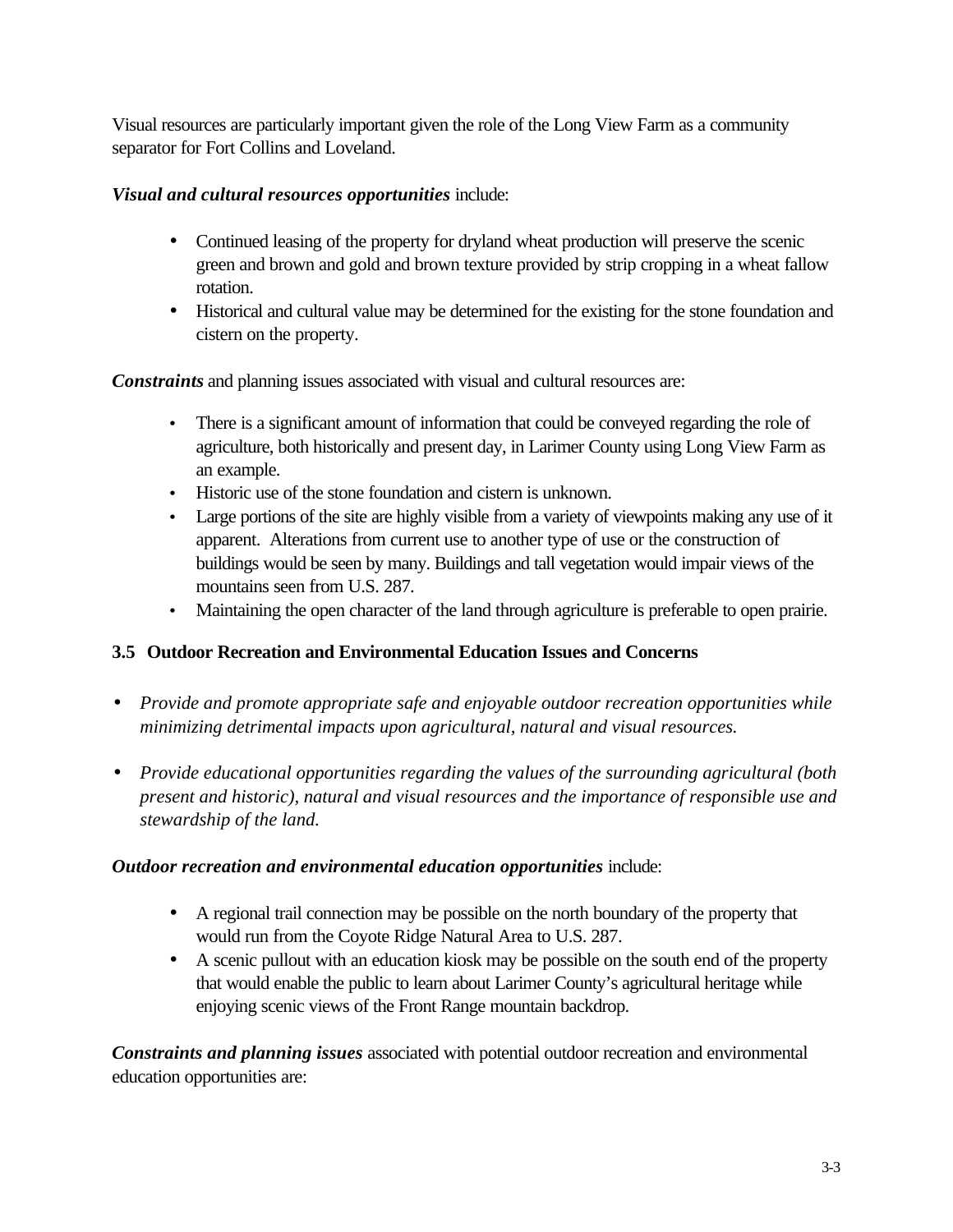- Recreation on the site should not interfere with and should be subordinate to agriculture.
- Education is needed regarding the role of agriculture in Larimer County and efforts to protect its future.
- Trail or other use should be located so as to minimize conflicts with agriculture and wildlife.
- Recreation should not conflict with ditch maintenance.
- If a trail is located generally along the north boundary, there could be potential conflicts between trail users and adjacent, off-site home and/or business owners.
- A trail along the northern boundary must address concerns associated with crossing the railroad tracks, crossing U.S. 287, and access from streets to the trail.
- If County Road 32 is extended in the future, a trail could be part of the road system.
- Consider access to the trail off of local roads.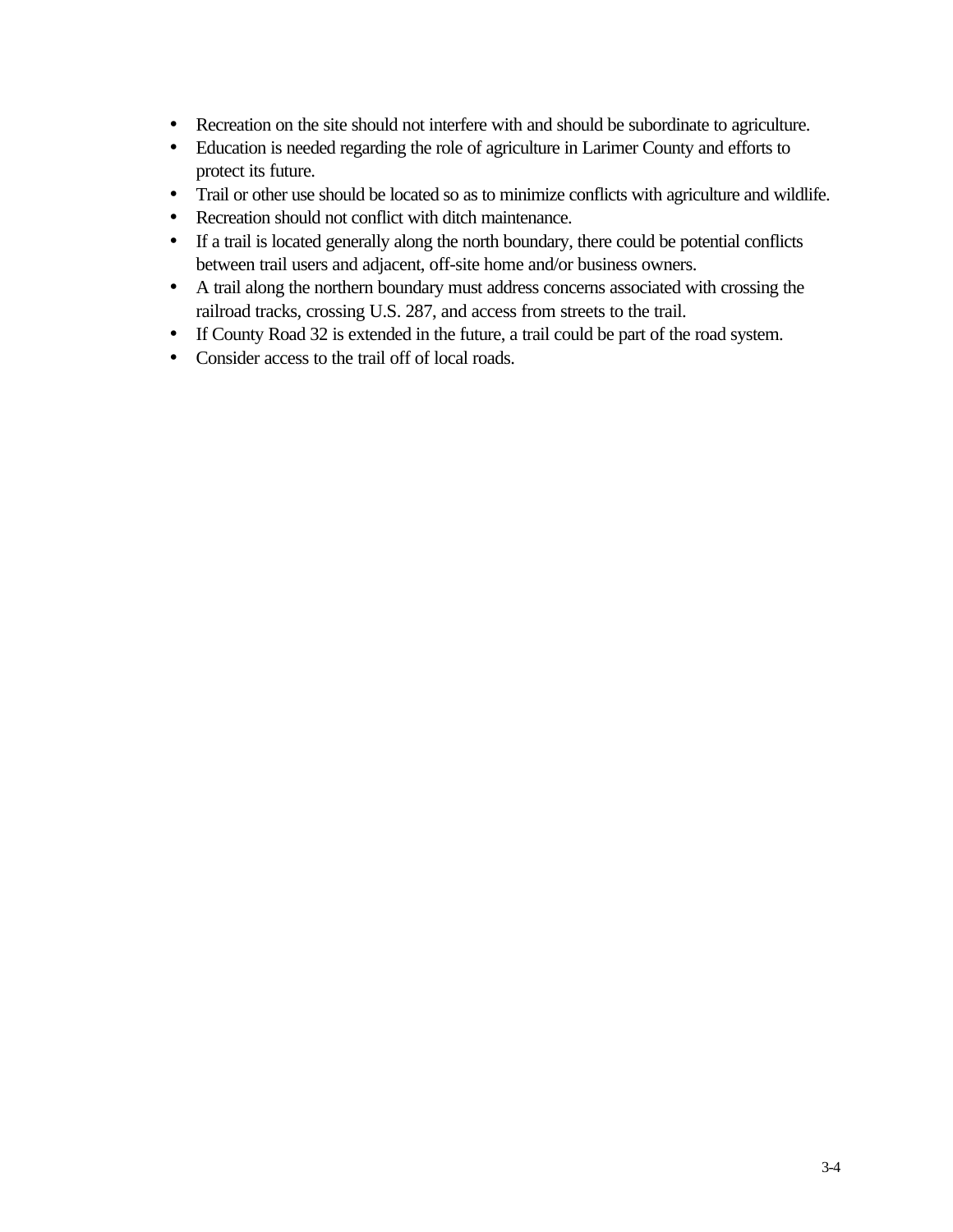### **4. MANAGEMENT PLAN**

#### **4.1 Overview**

To meet the purpose and objectives of the Long View Farm Management Plan, the plan is divided into four main components: 1) agricultural resource management; 2) natural resource management; 3) visual resource management; and 4) recreation and education opportunities. These four components, while addressed separately are interrelated and will impact and influence each other. Each component includes recommendations for implementation. A suggested timetable for implementation of each step is included in section 4-6.

#### **4.2 Agricultural Resource Management**

Agricultural resource management addresses the long term maintenance of agricultural use of Long View Farm. Maintenance of the property in agriculture and the use of sound agricultural practices will ensure the long-term economic viability of the property as well as preserve the scenic values of the land. *The continued use of Long View Farm in agricultural practices is the top priority for the land.*

Historically, this property has been used for dryland wheat farming utilizing strip cropping in a wheat fallow rotation designed to protect soils from erosion and to replenish soil moisture. This agricultural practice is strongly encouraged by the Natural Resources Conservation Service. While a sound agricultural practice, this approach also is responsible for the scenic texture of the plains landscape of alternating rows of green and brown or gold and brown, depending on the season. The continued use of this sound agricultural practice should be encouraged.

*In the event that agricultural practices are no longer economically viable*, conversion of this property to a native grass prairie may be desirable. The appropriateness of this future vision should be assessed under the social, political, and practical considerations at such time. Larimer County, Fort Collins, and Loveland also may wish to explore the possibility of utilizing the site as a receiving area for prairie dog relocation. The size of the property and the location are ideal for supporting a large prairie dog colony that could serve as a food base for area raptors including overwintering bald eagles at Fossil Creek Reservoir.

Finally, the future impact of encroaching development on the north and south side of the property must be addressed by working with adjacent landowners and developers.

#### *Implementation steps:*

#### *Use sound agricultural practices*

• Establish annual or biannual leases with participating farmer.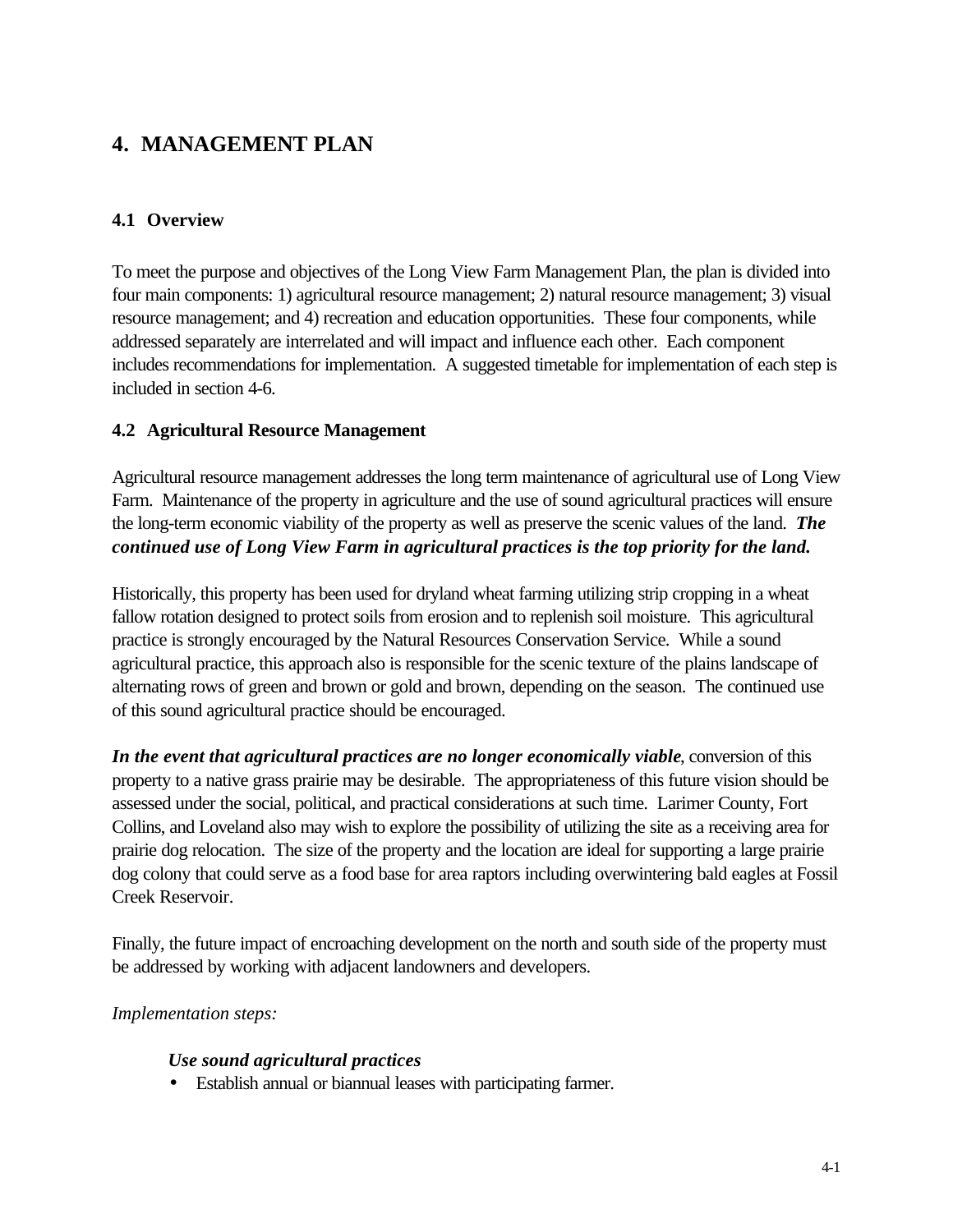- Meet with the farmer periodically to discuss cultivation techniques, crop yield, concerns with adjacent landowners, wildlife, etc. May be done in conjunction with lease signing.
- Periodically consult with CSU Agricultural Extension Office and Natural Resources Conservation Service regarding updated agricultural practices.
- Remove all trash piles and debris from the property.
- Monitor annually for new trash piles.

#### *Work with adjacent landowners*

- Meet with adjacent developers to discuss the use of Long View Farm, the potential conflicts associated with adjacent urban and rural uses. Discuss methods for mitigating any potential conflict such as maximizing setbacks for key commercial and residential buildings, building a fence along the shared boundary, erecting signs along the boundary to discourage trespass and dumping, and including a brochure in potential homeowners' information packets regarding the presence of agriculture.
- Work with the City of Fort Collins regarding the possible installation of prairie dog barriers to prevent the spread of the existing prairie dog colony from adjacent City property to Long View Farm while the property is used for agricultural purposes.

#### **4.3 Natural Resources Management**

Natural resources management addresses the health and dynamics of the plant and animal communities found on Long View Farm. For purposes of this plan, natural resources management is grouped into three categories: 1) vegetation management; 2) noxious weed management; and 3) wildlife management.

**Vegetation management.** While a minor part of the property, the proper stewardship of two wetland areas, the cottonwood stands, and the buttes should be addressed. The farmed wetland on the southeast side of the property is the result of drainage blocked by U.S. 287 and may have marginal value as a wetland. Nevertheless, the site should be assessed to determine the desirability of restoring the area to a wetland. The wetland on the northeast side is infested with Canada thistle and possibly other exotics. Appropriate treatment for restoring health and vitality to the area should be researched, exploring alternative treatments such as burning, spraying, re-seeding etc. Independent of other restoration efforts, Russian olive trees should be removed from the property.

The cottonwood stands, established along the irrigation ditch, have visual value for a future trail and wildlife value but negatively impact the dispersion of irrigation water due to high water absorbency rates. Generally, cottonwood re-establishment should be left to the natural re-seeding processes without active planting. Open communications with the Louden Ditch Company should be maintained regarding ditch maintenance to encourage the continued existence of healthy cottonwood stands while recognizing the need for the ditch company to maintain the ditch and conserve water flows.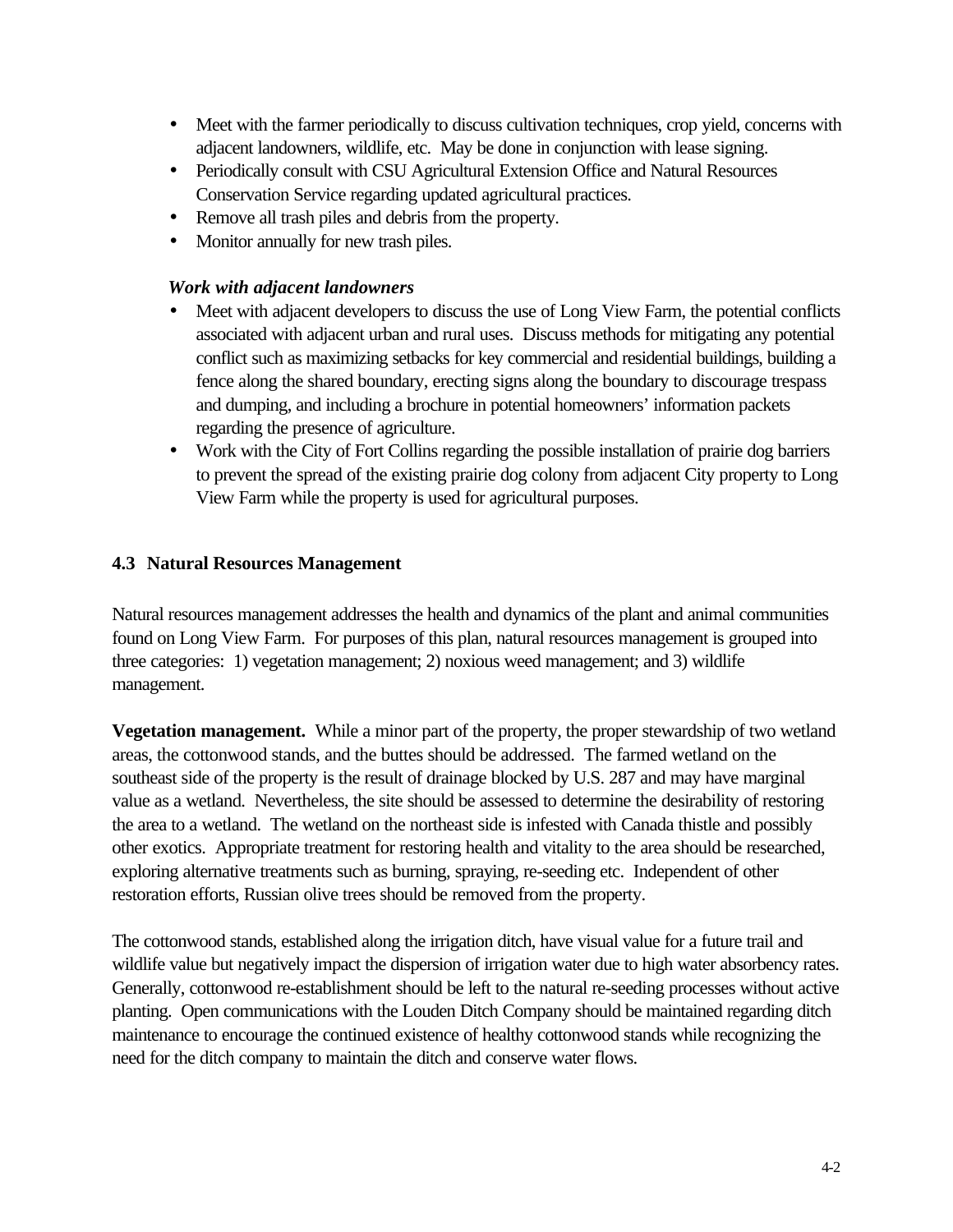Maintenance of the buttes in a natural state will not require any specific steps other than a periodic check for trash, debris, and erosion.

#### *Implementation steps*:

- Perform vegetation inventory throughout the site, using a qualified botanist or biologist.
- Assess the wetland and agricultural values of the farmed wetland in the southeast corner of the property to determine the appropriateness of wetland restoration. Take steps to restore the wetland if appropriate.
- Develop an enhancement and restoration strategy for the northeast wetlands that includes plants to be removed, plants to be established and goals for wildlife. Explore restoration and monitoring efforts that would utilize volunteers. Coordinate efforts with the Integrated Pest Management Plan (IPM).
- Implement the wetlands enhancement and restoration strategy.
- Remove Russian olive trees and saplings.
- Work with the North Louden Ditch Company to maintain the health and viability of the cottonwood stands along the ditch.

**Noxious weed management.** Currently, there is a known infestation of Canada thistle on the northeast corner of the property. In adherence to County weed policy, noxious weeds should be eliminated from the property.

#### *Implementation steps:*

- Identify and map noxious weed infestations as defined by the Colorado Department of Agriculture.
- Discuss weed management with the North Louden Ditch Company to delineate and define areas and limits of responsibility.
- Develop an Integrated Pest Management Plan (IPM) for noxious weed control and restoration.
- Implement the IPM Plan utilizing county staff, including annual monitoring. Explore restoration and proactive control measures that may include volunteer effort.
- Work with the farmer to incorporate the IPM Plan into his practice.

**Wildlife management**. Generally, Long View Farm is not an ideal location for wildlife use. Close proximity of U.S. 287 and the travel barriers of Taft Hill/Wilson and Shields/Taft render Long View Farm as potentially hazardous for large mammals and other wildlife. Consequently, careful thought should be given to the creation of potential wildlife habitat, assessing the benefits of the habitat against the fatality potential for the wildlife. For example, the farm is an undesirable location for deer and elk, but may be quite beneficial for relocating prairie dogs. At this time, Long View Farm will be kept in an agricultural use and wildlife management strategies will be minimal.

#### *Implementation steps:*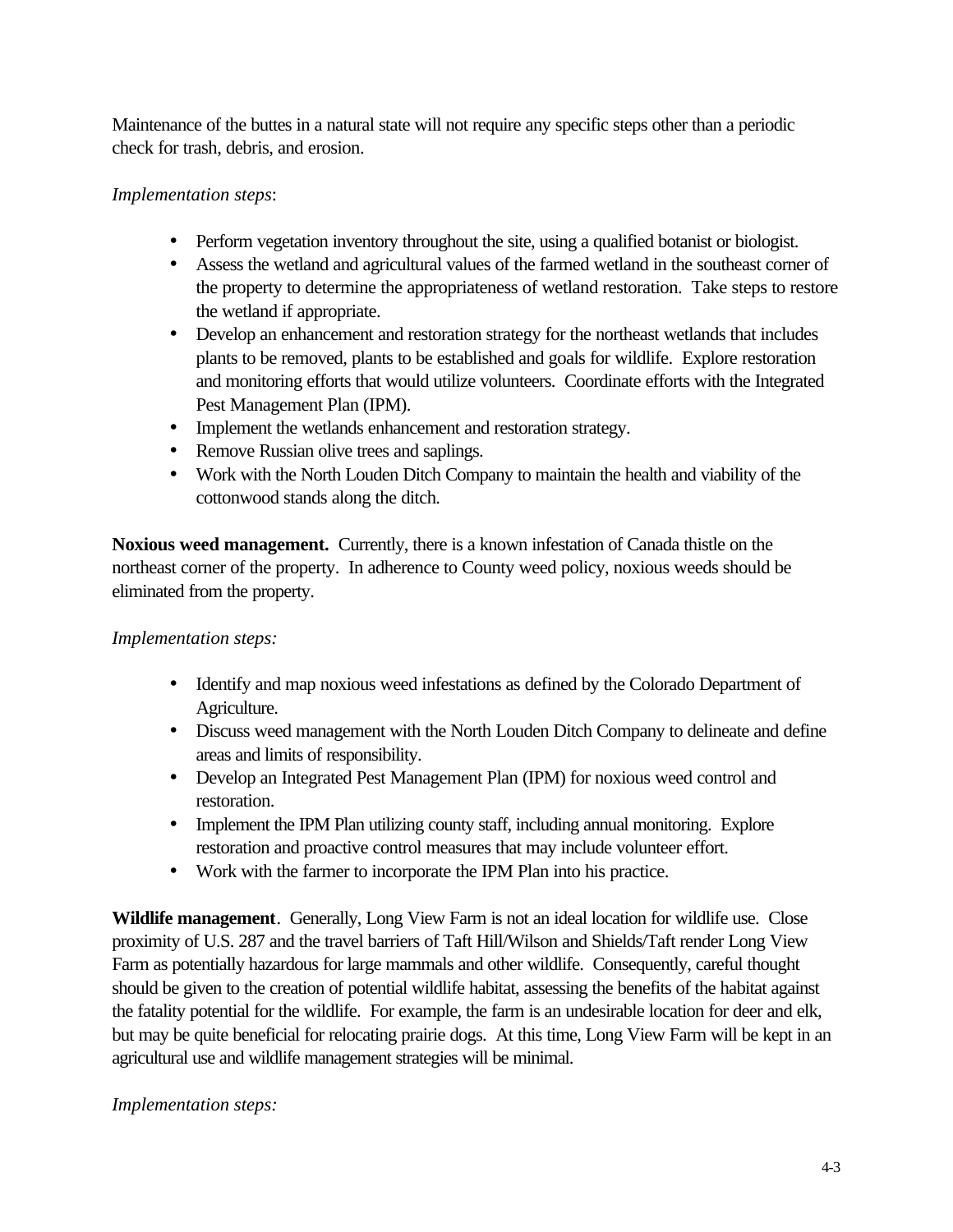- Inventory, through documented sightings and tracks, types of wildlife that use this site.
- Annually review the feasibility of and safety issues associated with goose hunting on Long View Farm. Work with lessee to assure that appropriate safety measures are addressed in subleasing to hunters.

#### **4.4 Visual and Cultural Resource Management**

Long View Farm has been identified as an important visual resource, preserving Larimer County's heritage of dryland wheat fields against a background of hogback ridges and foothill slopes. Continued agricultural practices as addressed above will continue to preserve the critical scenic value of this property. Any structural modifications to the property such as signage, educational kiosks, etc. should be designed in such a way as to preserve this conservation value.

Cultural resources on the property entail the stone foundation and cistern located on the northeast corner of the property. Additional information regarding these structures are needed.

#### *Implementation steps:*

• Using volunteers, research the history of the stone foundation and cistern to determine their role and importance. If the they are culturally valuable, develop a protection and enhancement plan and an interpretive sign or program to describe their history and significance.

#### **4.5 Outdoor Recreation and Education Management**

Recreation management generally refers to people management and the management of recreational facilities. The primary conservation values associated with Long View Farm are its role as a community buffer, scenic values and agricultural values. Recreational opportunities are secondary to protecting these values. At most, a trail and educational kiosk would be located here at some time in the future.

The anticipated location of a trail would be along the northern perimeter of the property. In addition to minimizing any impact on the scenic and agricultural values of the property, it is important in designing the location of any future trail that fragile soil conditions and sensitive wildlife habitat be considered. Trail designs should include connectivity to a larger regional trail network in order for the trail to have genuine recreational value. The location of the trail should also address the possibility of a County Road 32 extension along the northern perimeter of the property. In developing a trail design it will be important to: 1) work with county and regional transportation planners to assess the likelihood of CR 32 extension along the northern boundary and the likelihood and desirability of a detached trail along its way; 2) work with local developers regarding the placement of a trailhead at the end of an adjacent street with access to the trail; and 3) work with the North Louden Ditch Company regarding placement of a trail along the ditch maintenance road or adjacent to the road.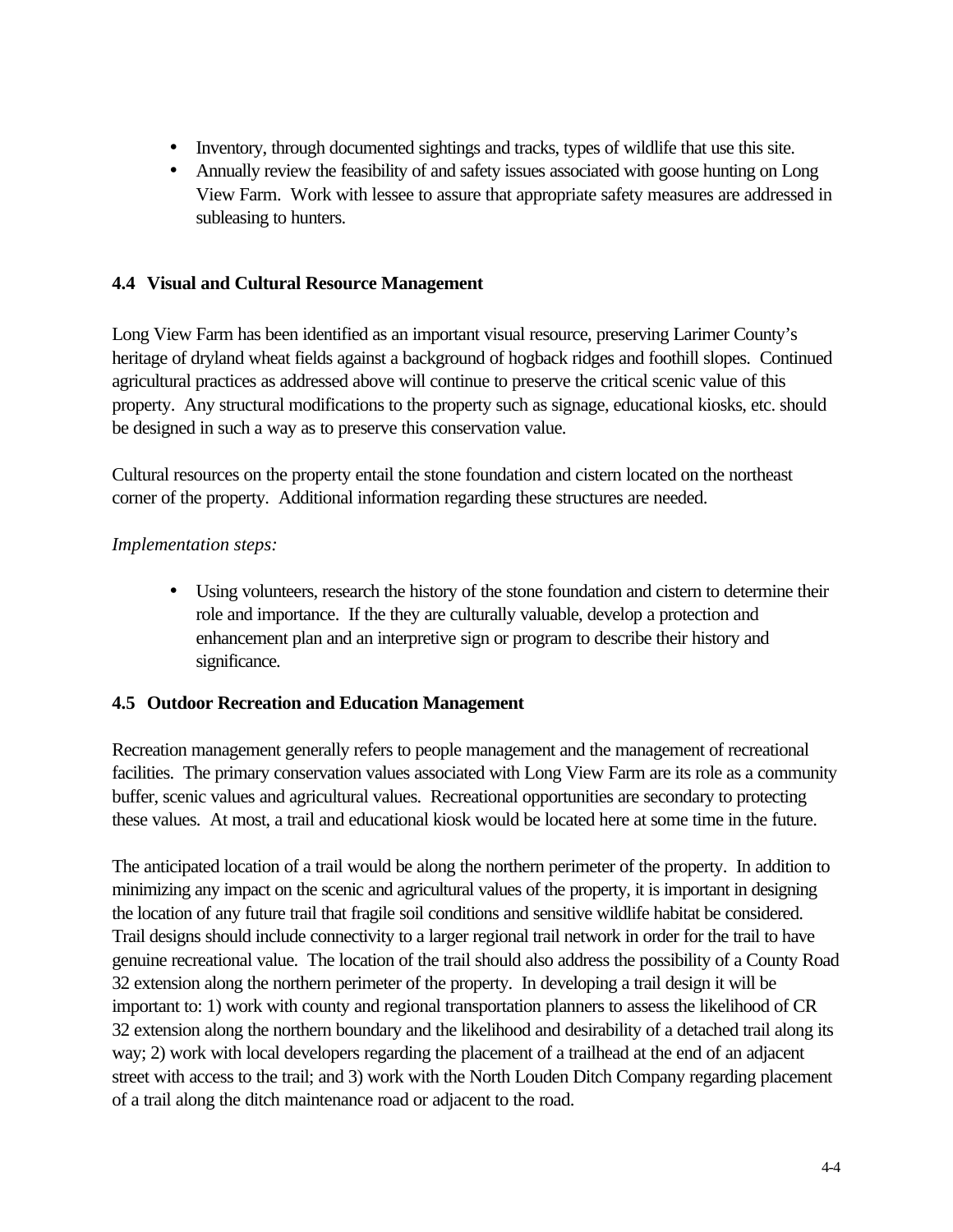With the development of a scenic pullout at the south end of the property, adjacent to the industrial development site, an opportunity also exists to provide educational information regarding the agricultural and scenic values of the property. While the industrial park will develop the framework of a pullout along their entrance road, Larimer County will be responsible for completion of the pullout, including delineating parking spaces and the development and placement of an education kiosk.

#### *Implementation steps:*

- Develop a regional trail concept that identifies offsite connecting trail opportunities.
- Develop an onsite trail strategy identifying an appropriate location for a trail and trailhead that would not significantly impact farming operation, wildlife, or sensitive soils and /or vegetation.
- Implement trail and trailhead.
- Develop educational signage that would discourage visitors from trespassing onto adjacent property and onto cultivated land.
- Finish construction and development of scenic turnout.
- Develop an interpretive kiosk to be located at the scenic turnout that includes information about agriculture in Larimer County, dryland wheat farming, the interface between agriculture, wildlife and urban uses, Larimer County's Open Lands Program and the cooperation of the various municipalities and entities (Cities of Fort Collins and Loveland, Great Outdoors Colorado, Larimer County) that helped conserve this land.
- Develop permanent signage identifying Long View Farm from U.S. 287 and CR 17.

#### **4.6 Summary of Implementation Steps and Phasing**

A tabular summary of implementation steps and proposed timelines is provided below. These steps will be prioritized and implemented as budget and time allows.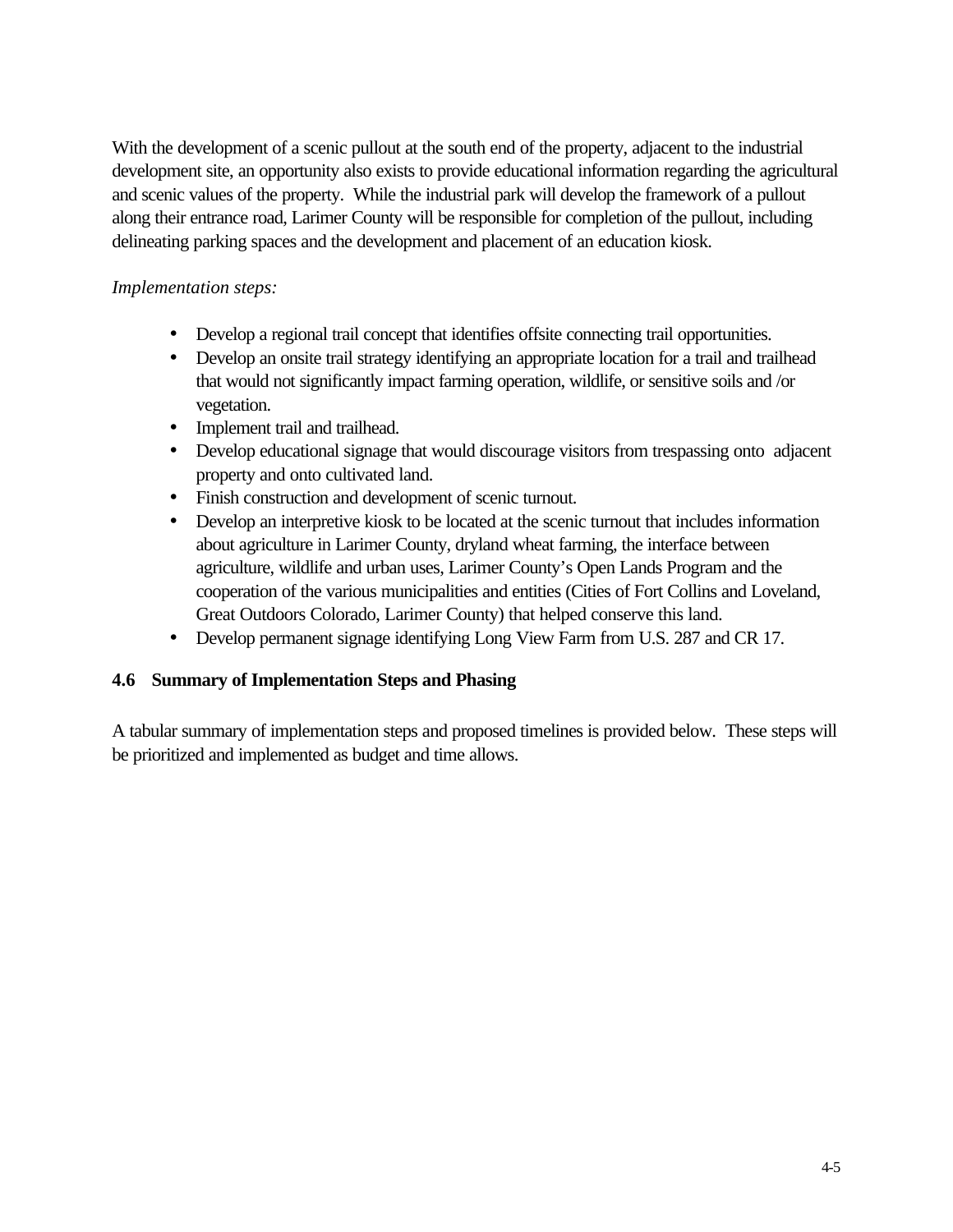| <b>Open Space Management Implementation Steps</b>    | <b>Estimated</b> | 1999          | 2000       | <b>2001</b> and | Responsible program*                     |
|------------------------------------------------------|------------------|---------------|------------|-----------------|------------------------------------------|
|                                                      | Cost \$\$        |               |            | beyond          |                                          |
| <b>Agricultural resources management</b>             |                  |               |            |                 |                                          |
| Establish annual/biannual leases with participating  | $\Omega$         | Spring        | As needed  | As needed       | Open Lands Program                       |
| farmer.                                              |                  |               |            |                 |                                          |
| Meet with farmer periodically.                       | $\mathbf{0}$     | Spring        | As needed  | As needed       | Open Lands Program                       |
| Consult with CSU Ag. Extension & NRCS.               | $\overline{0}$   | Spring        |            | As needed       | Open Lands Program                       |
| Remove all trash piles and debris.                   | minimal          | Spring        | As needed  | As needed       | Facilities, Properties, and Construction |
| Monitor annually for new trash piles                 | minimal          | Summer        | Summer     | Summer          | Facilities, Properties, and Construction |
| Meet with developers to minimize conflict.           | $\Omega$         | As needed     | As needed  | As needed       | Open Lands Program                       |
| Work with City of Fort Collins regarding prairie dog | \$4,500/mi       | As needed     | As needed  | As needed       | Facilities, Properties, and Construction |
| barriers                                             |                  |               |            |                 |                                          |
| Natural resources management: vegetation             |                  |               |            |                 |                                          |
| Perform vegetation inventory.                        | Volunteers       |               | Spring     |                 | Park Ranger and Volunteer Program        |
| Assess wetland and agricultural values of farmed     | Volunteers       |               | Spring     |                 | Park Ranger and Volunteer Program        |
| wetland.                                             |                  |               |            |                 |                                          |
| Create wetland enhancement & restoration strategy    | Volunteers       | Fall          | Winter     |                 | Park Ranger and Volunteer Program        |
| for northeast wetland.                               |                  |               |            |                 |                                          |
| Implement wetlands enhancement and restoration       | Unknown          |               | As needed  | As needed       | Facilities, Properties, and Construction |
| strategy.                                            |                  |               |            |                 |                                          |
| Remove Russian olive trees and saplings.             | Minimal          | 1999          | As needed  | As needed       | Facilities, Properties, and Construction |
| Work with ditch company to protect cottonwoods.      | $\Omega$         | Spring        |            | As needed       | Facilities, Properties, and Construction |
| Natural resources management: noxious weeds          |                  |               |            |                 |                                          |
| Identify and map weed infestations.                  | Minimal          | Spring/summer |            |                 | Facilities, Properties, and Construction |
| Delineate and define areas of responsibility with    | Minimal          |               |            |                 | Facilities, Properties, and Construction |
| North Louden Ditch Company.                          |                  |               |            |                 |                                          |
| Develop Integrated Pest Management Plan (IPM).       | Minimal          | Spring/summer |            |                 | Facilities, Properties, and Construction |
| Implement IPM with annual monitoring/inventory.      | \$500/year       | Spring/summer | Annual     | Annual          | Facilities, Properties, and Construction |
| Work with farmer to integrate IPM into practice.     | $\Omega$         |               | Spring     |                 | Facilities, Properties, and Construction |
| Natural resources management: wildlife               |                  |               |            |                 |                                          |
| Inventory wildlife use.                              | Volunteer        |               | Year round |                 | Park Ranger and Volunteer Program        |
| Annually review feasibility and safety of goose      | $\Omega$         | Annual        | Annual     | Annual          | Park Ranger and Volunteer Program        |
| hunting                                              |                  |               |            |                 |                                          |

#### **Table 1. Summary of Implementation steps for the Long View Farm Management Plan.**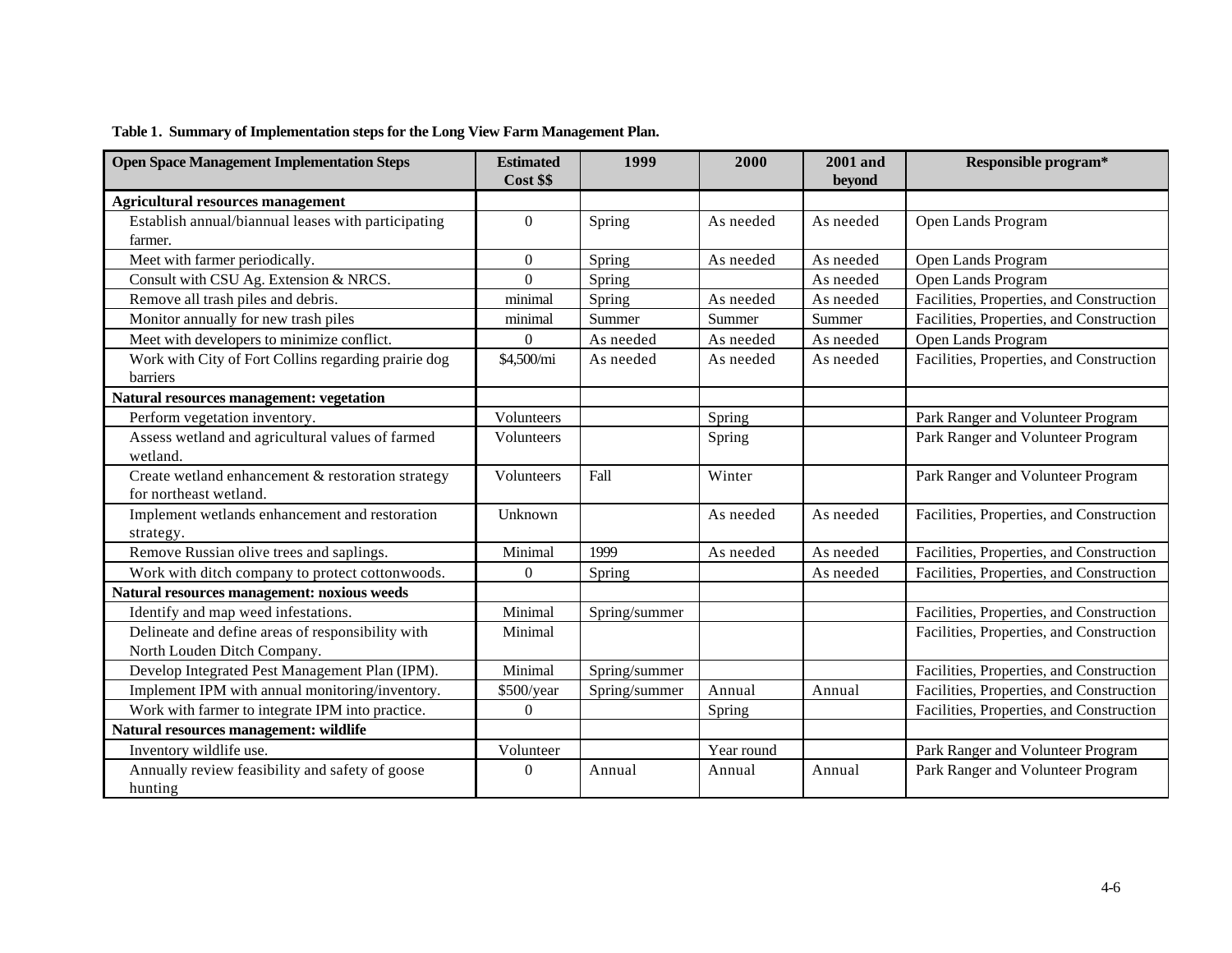| Visual and cultural resources management                                                                                                                               |               |      |      |  |                                          |  |  |
|------------------------------------------------------------------------------------------------------------------------------------------------------------------------|---------------|------|------|--|------------------------------------------|--|--|
| Research significance of stone foundation and                                                                                                                          | Volunteer     |      | 2000 |  | Park Ranger and Volunteer Program        |  |  |
| cistern and develop interpretation plan if appropriate.                                                                                                                |               |      |      |  |                                          |  |  |
| <b>Outdoor recreation and education management</b>                                                                                                                     |               |      |      |  |                                          |  |  |
| Develop regional trail concept and connections                                                                                                                         |               | 1999 |      |  | Open Lands Program                       |  |  |
| Locate trail/trailhead considering fragile soils, future                                                                                                               | Minimal       |      | 2000 |  | Open Lands Program                       |  |  |
| road, access along ditch, and access from adjacent                                                                                                                     |               |      |      |  |                                          |  |  |
| future streets.                                                                                                                                                        |               |      |      |  |                                          |  |  |
| Implement trail/trailhead                                                                                                                                              | \$50,000/mi   |      |      |  | Facilities, Properties, and Construction |  |  |
| Develop "no trespassing" signs.                                                                                                                                        | \$100         |      | 2000 |  | Facilities, Properties, and Construction |  |  |
| Finish development of scenic turnout                                                                                                                                   | \$1,000-2,000 | 1999 |      |  | Facilities, Properties, and Construction |  |  |
| Develop interpretive kiosk for pullout.                                                                                                                                | \$1,500-2,000 |      | 2000 |  | Park Ranger and Volunteer Program        |  |  |
| Develop permanent signage                                                                                                                                              | \$1,600-2,000 | 1999 |      |  | Open Lands Program                       |  |  |
| * Note that while various programs may be responsible for a particular task, the implementation of the task may involve cross-program cooperation and participation as |               |      |      |  |                                          |  |  |
| well as the use of volunteers. All volunteer activity will be developed and organized by the Volunteer Coordinator located in the Park Rangers and Volunteer Services  |               |      |      |  |                                          |  |  |

Program.